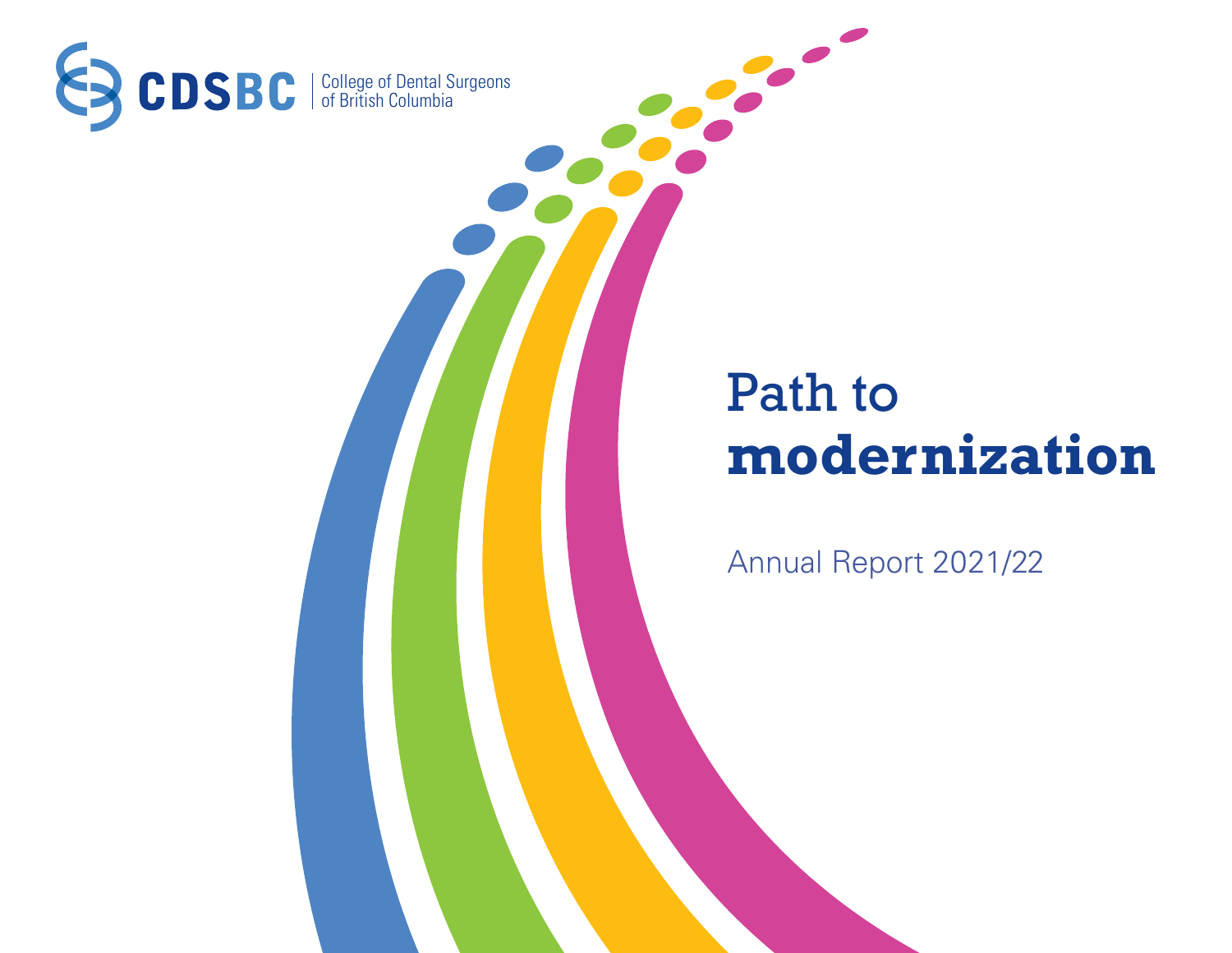# Path to Modernization

*"If you cannot know the future, quietly do the next and most necessary thing." – Dr. C.G. Jung*

The past year has been one of significant and positive change. While continuing to regulate through the COVID pandemic, we also began a groundbreaking effort to formally amalgamate the four existing oral health colleges in BC – the first of its kind in Canada.

The pursuit of amalgamation was inspired by a BC government steering committee report on recommendations to modernize the health professions regulatory framework, including a reduction in the number of health regulatory colleges. Recognizing the opportunity to take a leadership role, the boards of the four amalgamation partner colleges agreed this was the right thing to do for the patients and public of this province.

As significant as amalgamation has been for us, it is only one step on the path to regulatory modernization. A change of this nature always brings with it a certain level of uncertainty, and even a sense of loss as we wind down this organization, one that has served patients, the public and those we regulate for well over 100 years.

At the same time, CDSBC's legacy, and those of the amalgamation partner colleges, will inform the creation of the new oral health regulator. And although the path ahead may not sometimes be clear, we know that the best way forward is always in simply taking the next right step. Protection of the public depends on it.

Carl Roy, Board Chair Dr. Chris Hacker, Registrar/CEO

# **Territorial** Acknowledgement

The College of Dental Surgeons of BC's offices are located on the traditional, ancestral and unceded territory of the Coast Salish Peoples, represented today by the Musqueam, Squamish and Tsleil-Waututh Nations.

# About CDSBC

The mandate of the College of Dental Surgeons of British Columbia (CDSBC) is to serve and protect the public, regulating nearly 6,700 certified dental assistants, five dental therapists, and over 4,100 dentists.

# About this Report

This report provides a record of CDSBC's activities and information during a one-year timeframe (March 1, 2021 to February 28, 2022). Like all our annual reports, this report is submitted to the Minister of Health on behalf of the Board of the College of Dental Surgeons of BC, as required by the *Health Professions Act*.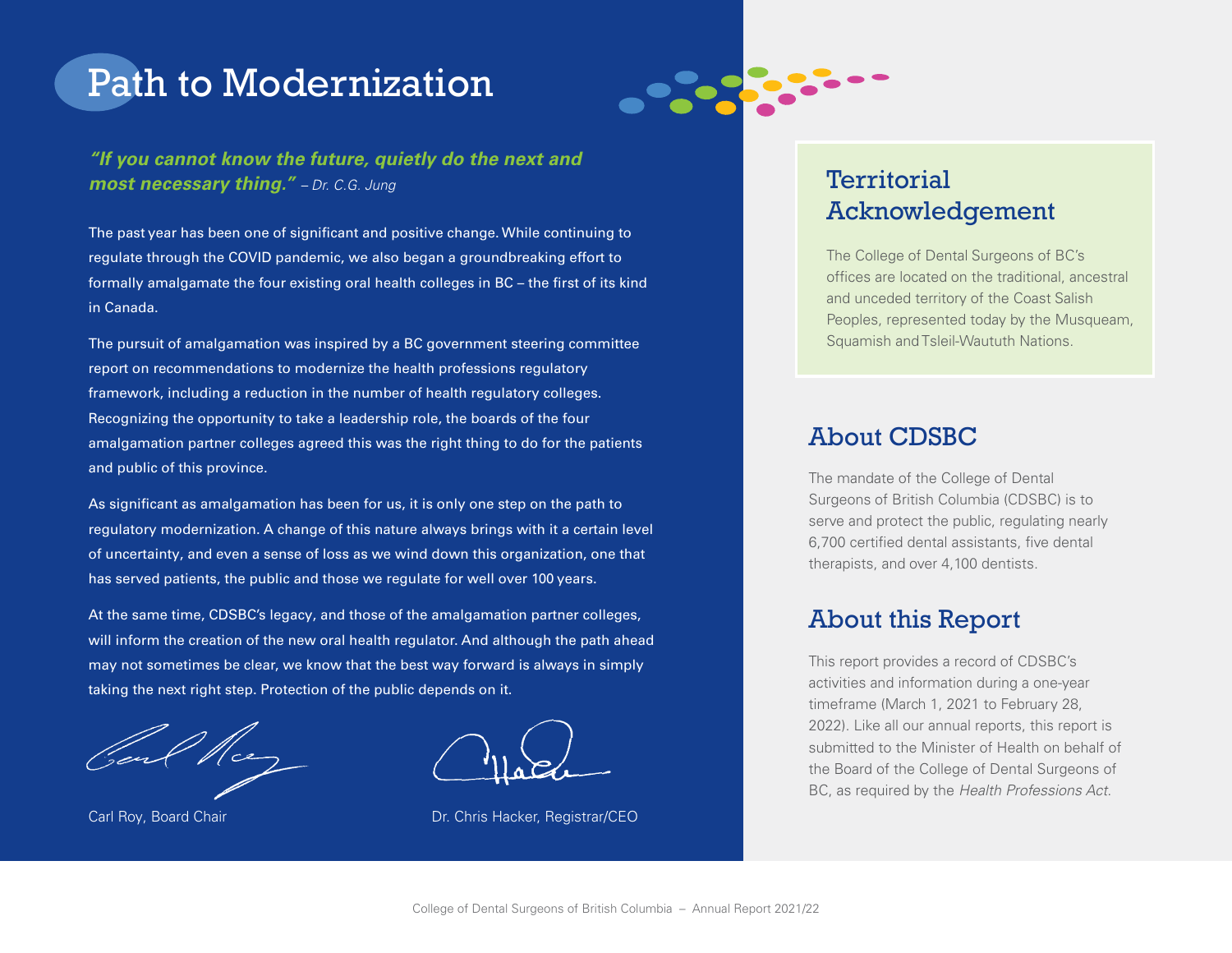# **Contents**

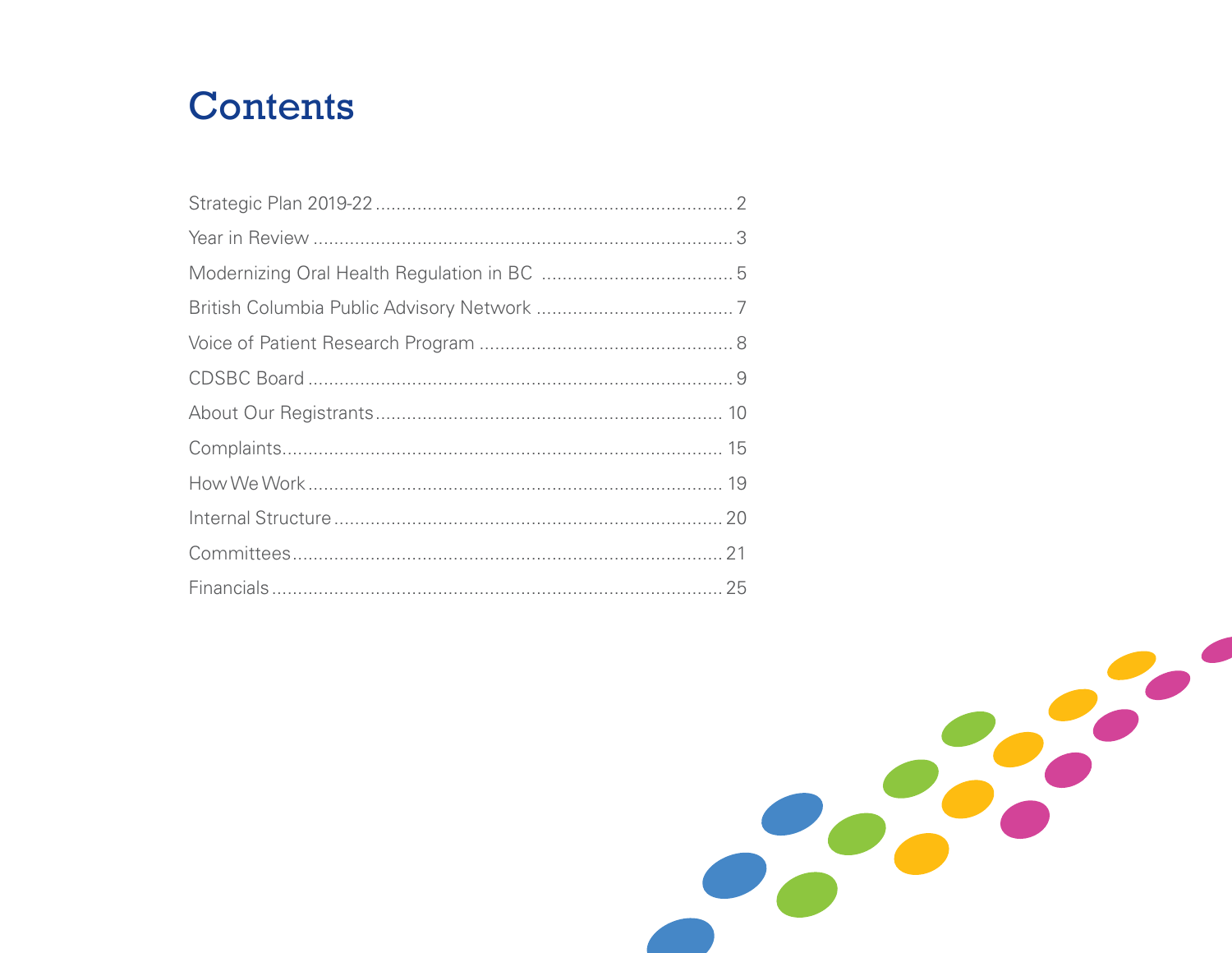# <span id="page-3-0"></span>Strategic Plan 2019-22

# Our Vision

- Public protection
- Requlatory excellence
- Optimal health

# Our Values

The College of Dental Surgeons of BC demonstrates trustworthiness and promotes professional excellence by being:

- Ethical, open and transparent
- Fair and accountable
- Respectful and courteous
- Objective and evidence-informed
- Inclusive and embracing the principles of diversity, cultural safety and humility
- Patient-centred and engaged with the public
- Committed to the highest level of public awareness

# Our Mission Our Goals

The College of Dental Surgeons of BC protects the public and promotes health by regulating dentists, dental therapists and certified dental assistants. It does so by establishing, monitoring and enforcing the safe, competent and ethical practice of dentistry in BC.

# Our Mandate

The College of Dental Surgeons of BC serves and protects the public, regulating dentists, dental therapists and certified dental assistants by:

- Setting requirements for certification, registration, standards of practice and ethics
- Establishing requirements for, and monitoring, continuous competency
- Investigating and resolving complaints



**Improve outcomes for the public through clearly stated standards of competence and conduct for dentists, dental therapists and certified dental assistants.**



**Identify and strengthen productive relationships with stakeholders.**

**Embrace leading regulatory practices to protect the public.**

**Strengthen and clarify governance to support our mandate.**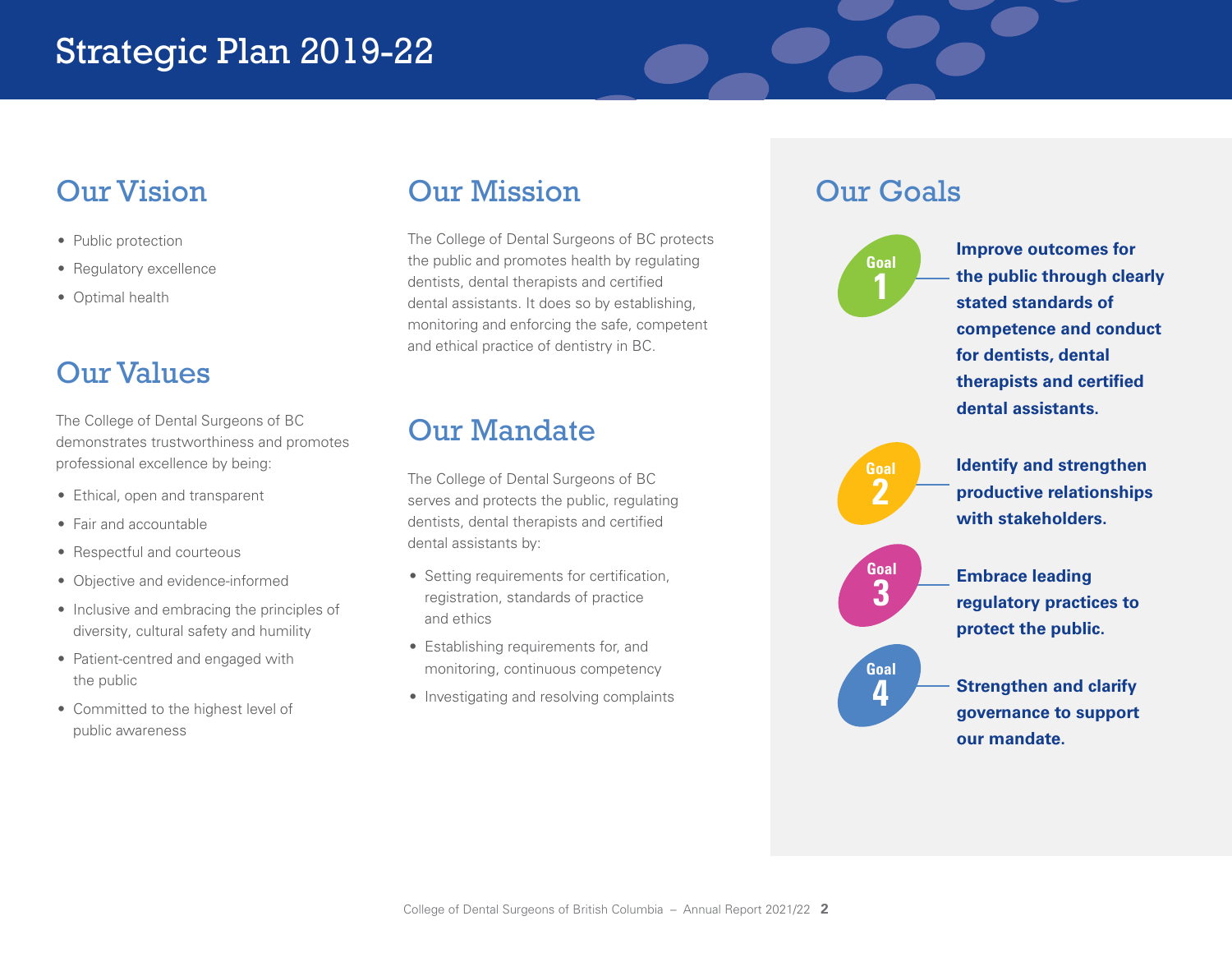<span id="page-4-0"></span>

# Indigenous cultural safety and humility

In response to the *[In Plain Sight](https://engage.gov.bc.ca/app/uploads/sites/613/2021/02/In-Plain-Sight-Data-Report_Dec2020.pdf1_.pdf)* report that provided evidence of Indigenousspecific racism and discrimination within BC's health care system, the four largest health regulatory colleges (BCCNM, CDSBC, CPBC, CPSBC) issued a joint apology to Indigenous People, together with a list of specific commitments to action.

On the anniversary of the apology, these four colleges published a [progress](https://www.cdsbc.org/Documents/Apology-Reporting-Actions-Accomplishments.pdf)  [report](https://www.cdsbc.org/Documents/Apology-Reporting-Actions-Accomplishments.pdf) that outlines our work towards becoming anti-racist and supporting the health professionals we regulate to do the same. This ongoing work is guided by Indigenous Elders and professionals, the recommendations from the *In Plain Sight* report, and legal and ethical requirements.

Upholding Indigenous rights, eliminating racism within the colonial healthcare system, and earning the trust of Indigenous Peoples requires consistent and persistent concrete actions. More information is available in the [first](https://www.cdsbc.org/Documents/Apology-Reporting-Actions-Accomplishments.pdf)  [anniversary report](https://www.cdsbc.org/Documents/Apology-Reporting-Actions-Accomplishments.pdf).

CDSBC partnered with the BC College of Nurses and Midwives and the College of Pharmacists of BC on a virtual learning series for board, committee and staff members about cultural safety and humility, trauma, and Indigenous-specific racism in health care. These included:

- Key findings of the *In Plain Sight* report by Harmony Johnson, who served as executive director of the investigation (July 2021)
- How regulators should make space for trauma and cultural humility, presented by Métis lawyer Myrna McCallum (Sept 2021)
- How Indigenous knowledge and western medicine can work together, presented by Dr. Evan Adams, Deputy Chief Medical Officer of Public Health, First Nation and Inuit Health Branch, Indigenous Services Canada (Dec 2021)

# Amalgamation to create BC's new oral health regulator

Having completed the Action Plan, we are well-positioned to embark on the next stage of modernization: the amalgamation to create a single oral health regulatory college that will oversee certified dental assistants, dental hygienists, dental technicians, dental therapists, dentists and denturists.

The amalgamation aligns with the government's recommendations for modernizing the framework for how health professionals are regulated. This initiative is informed by the Ministry of Health's plan to modernize the health regulatory system to better serve patients and the public. The Ministry has proposed that the new college be named the British Columbia College of Oral Health Professionals, and that the amalgamation will take effect on September 1, 2022.

Having a single oral health regulator will support coordinated team-based oral health care, and provide one point of contact for patients, the public and registrants alike.

Amalgamation has been the single largest focus for our Board and staff over the past year. Once enacted, the new oral health college will be well positioned to continue to improve patient safety, promote better outcomes for patients, and increase public confidence through transparency and accountability.

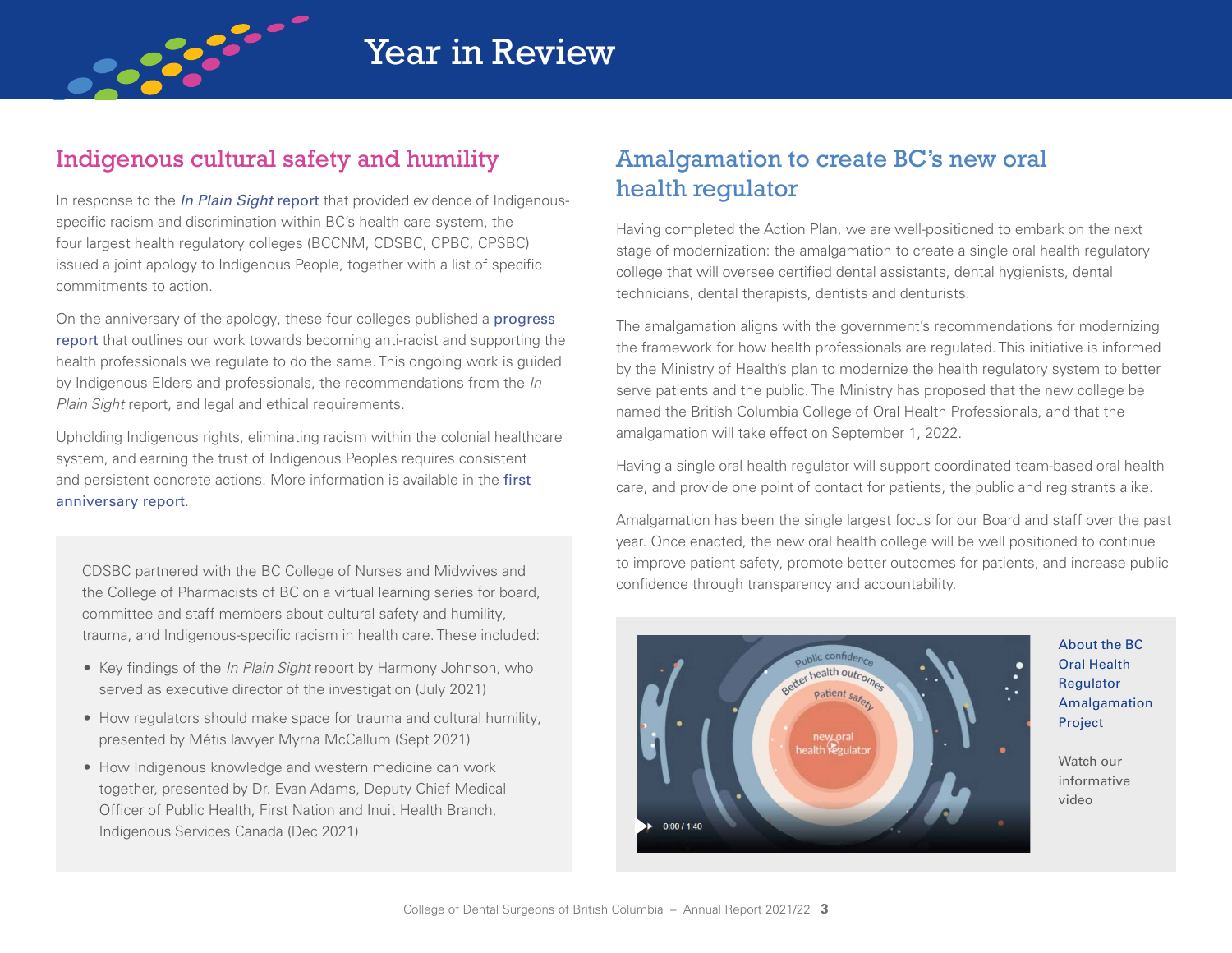

# Dentist access to PharmaNet

BC's PharmaNet system enhances public safety by providing prescribers with information about the prescribing history of their patients. PharmaNet protects patients from adverse reactions to medications, allows pharmacies and prescribers to know if a lower-cost medication is available, and helps to reduce prescription fraud. Not only does PharmaNet have the potential to enhance the individual care provided to patients, it also supports the wider public health response to the opioid epidemic.

CDSBC worked with the Ministry of Health over the last year on the planning and rollout of an initiative to allow prescribing dentists access to PharmaNet. As of June 2022 dentists can become authorized to access PharmaNet. This marks a significant and positive change that will enhance the safety of dental patients and the public.

Full details are available at [cdsbc.org/pharmanet](http://cdsbc.org/pharmanet).

# Measuring public perceptions of dental care and regulation: Voice of Patient

CDSBC launched a research program about the experience of dental patients and public perceptions of how dentistry is regulated. The program – known as "Voice of Patient" – is an ongoing tracking study to measure change and identify factors that contribute to experiences and perspectives (e.g., geographics, demographics, recent and non-recent dental patients). The intent is to better understand patient expectations of dental care providers and regulation, in order to ensure safe, competent care.

Results of this research are used on an ongoing basis by the Board when reviewing the organization's performance against its objectives. Highlights from the Voice of Patient program are included on page 8.

The Voice of Patient program was developed as part of the Action Plan in response to the Cayton Report. Delivering on the Action Plan fundamentally changed CDSBC's structure and function. It has also put the organization in an optimal position to move forward with regulatory modernization (see page 5).

More information about the Action Plan is available at [cdsbc.org](http://cdsbc.org/actionplan), including a [Summary of Action Plan](https://www.cdsbc.org/Documents/Board-Package-Sept2021/11-3.-Summary-of-Action-Plan-Outcomes.pdf)  [Outcomes](https://www.cdsbc.org/Documents/Board-Package-Sept2021/11-3.-Summary-of-Action-Plan-Outcomes.pdf).

# Year two of the pandemic

The COVID-19 pandemic continued to impact the provision of oral health care in British Columbia. Throughout these uncertain and evolving times, British Columbians have continued to ask much of our healthcare providers, and the burden placed on the entire health care community has been universally acknowledged. Certified dental assistants, dental therapists and dentists have played an essential role in the wider community of care.

Throughout the pandemic, we kept registrants up to date on COVID-related orders, expectations, recommendations and guidance issued by the Provincial Health Officer, and about infection prevention and control guidance for dental professionals. We also coordinated multiple notices from the health authorities to registrants regarding invitations to receive the vaccine, and to assist in the mass immunization campaign as part of an unprecedented public health initiative.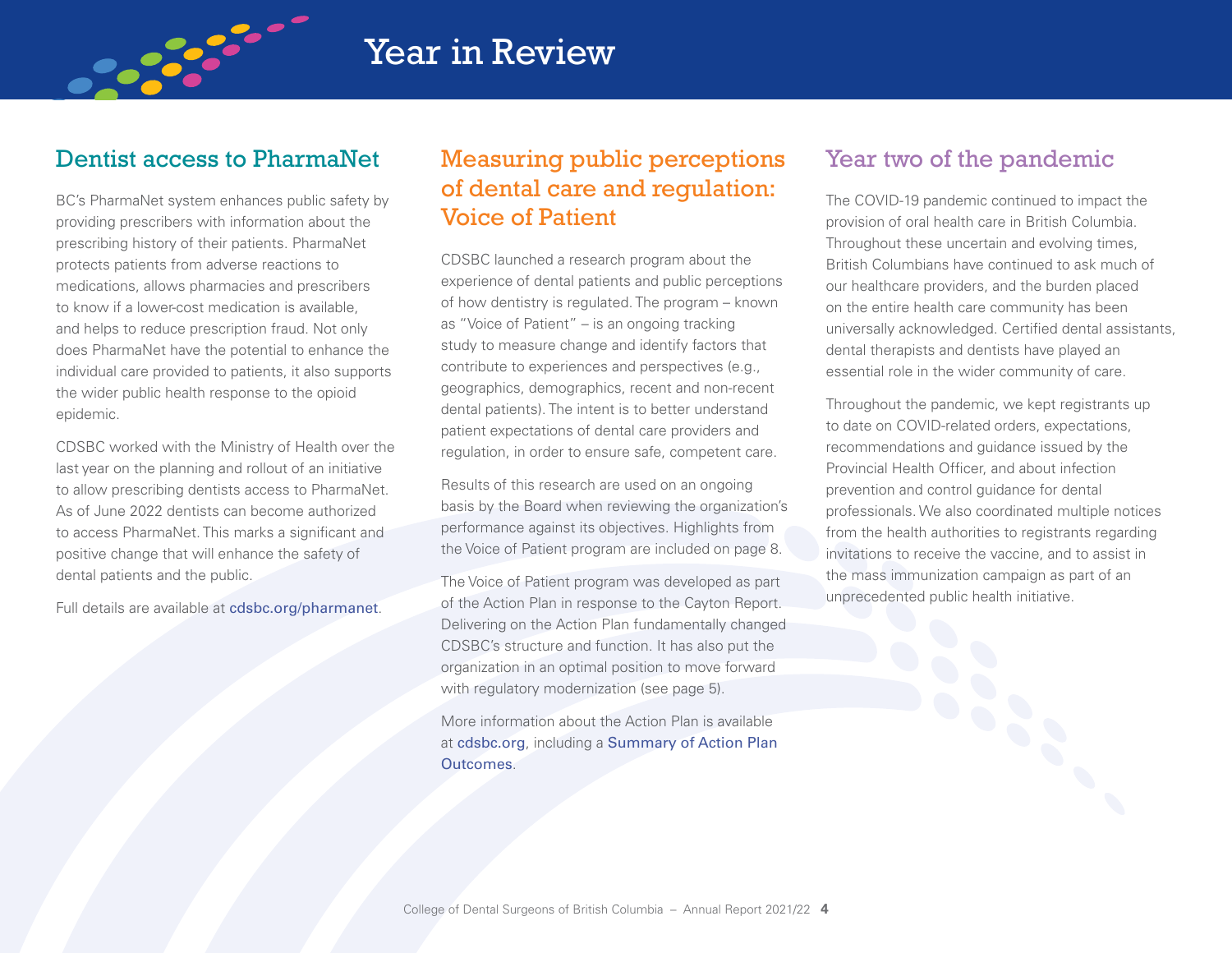# <span id="page-6-0"></span>Modernizing Oral Health Regulation in BC



In spring 2022, BC's Ministry of Health published notice of proposed amendments to the *Health Professions Act* regulations for oral health professions, paving the way for the creation of a new regulatory body that will oversee 15,000 oral health professionals in the province.

The new college will facilitate collaborative, team-based oral health care for British Columbians, and will provide a single source of contact for patients, the public and the health professionals it regulates.

The amalgamation partners are the College of Dental Hygienists of BC, the College of Dental Technicians of BC, the College of Dental Surgeons of BC and the College of Denturists of BC.

The Ministry has proposed that the new college will be named the British Columbia College of Oral Health Professionals, and amalgamation will take effect on September 1, 2022.

> **The new college will regulate six types of oral health professionals:**

- certified dental assistants
- dental hygienists
- dental therapists
- dentists
- dental technicians
- denturists

# Shared leadership and a unified vision

The amalgamation to create a single oral health regulatory college requires the leadership of both the provincial government and the four colleges that currently regulate oral health professionals. The boards of the four amalgamation partners determined that moving forward with the creation of a single oral health regulator is in the public interest, and created a Transition Steering Committee (TSC) to lead the project.

In fall 2021, the TSC selected Dr. Chris Hacker, current registrar/CEO of CDSBC, as interim registrar of the new oral health college. As interim registrar, Dr. Hacker is overseeing the project and enabling a smooth transition for staff, registrants and the public.

The TSC has recommended that the new college be governed by a 12-member board, with six elected members (oral health professionals) and six public members appointed by the Minister of Health.

# Transition Steering Committee

**David MacPherson**, TSC Chair, CDHBC (Board Chair)

**Emily Chowne**, CDHBC (Board Member)

**Carl Roy**, CDSBC (Board Chair)

**Lynn Stevenson**, CDSBC (Board Member)

**Patricia Dooley**, CDTBC (Board Member)

**Neal Russell**, CDTBC (Board Member)

**Tracey Turko**, CDBC (Board Member) (Until April 2021)

**Michelle Nelson**, CDBC (Board Chair) (Since April 2021)

**Robert Whiteley**, CDBC (Board Member)

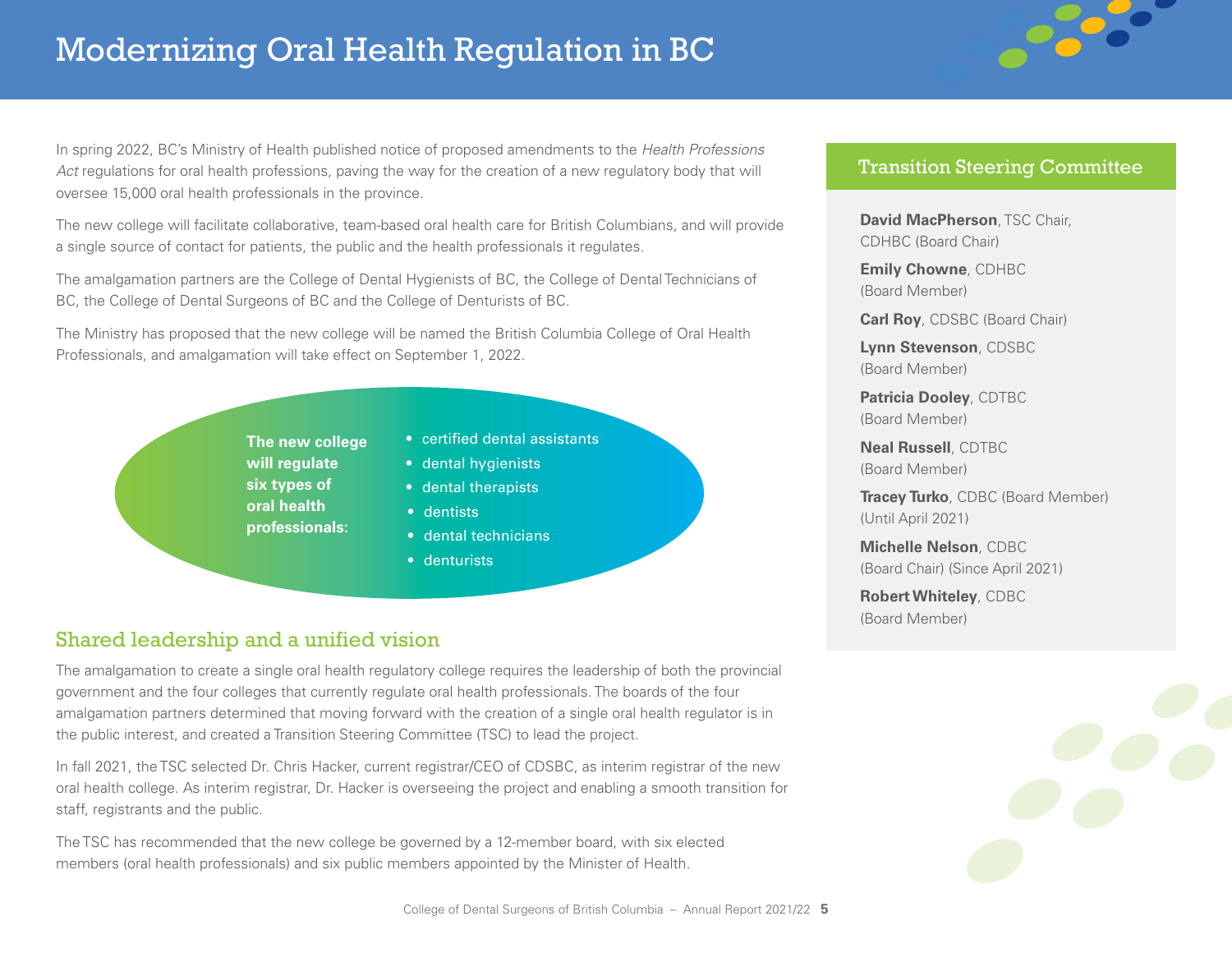

# A first step toward regulatory modernization

We are excited about the opportunity to create a truly new regulatory body for oral health. The new regulator will ultimately improve patient safety, increase public confidence through transparency and accountability, and promote better outcomes for patients. However, amalgamation is simply one step on our journey to becoming an aspirational, modernized regulator.

The concept to create a single regulatory body for oral health professionals was inspired by a [2020 report](https://www2.gov.bc.ca/assets/gov/health/practitioner-pro/professional-regulation/recommendations-to-modernize-regulatory-framework.pdf) by the all-party Steering Committee on Modernization of Health Professional Regulation. One of the themes within the report was to reduce the number of health regulatory colleges to increase public protection through improved regulatory efficacy and efficiency. And in a 2021 survey of all oral health professionals, most respondents agreed that there are important public benefits that could result from amalgamation.

The modernization recommendations were informed by an independent review conducted by regulatory expert Harry Cayton. Driven by the understanding that modern health care is about team-based care, not autocratic, siloed treatment, the objectives of modernization are to:

- improve patient safety and public protection,
- improve efficiency and effectiveness of the regulatory framework and
- increase public confidence through transparency and accountability while remaining committed to cultural safety, diversity and accessibility of the regulatory system.

# About the amalgamation partners<sup>\*</sup>

# **College of Dental Hygienists of BC**

Regulates more than **4,000** dental hygienists Staff size: **13** Location: Victoria

### **College of Dental Surgeons of BC**

# Regulates **11,000** certified dental assistants, dental therapists and dentists Staff size: **60** Location: Vancouver

# **College of Dental Technicians of BC**

Regulates **800** dental technicians and dental technician assistants\*\* Staff size: **2** Location: Vancouver

# **College of Denturists of BC**

Regulates close to **300** denturists Staff size: **3** Location: Vancouver

*\*Figures have been rounded to show relative sizes. Exact numbers for each registrant type are reported by each amalgamation partner.*

*\*\*Under the proposed bylaws of the new oral health college, dental technician assistants will remain part of the oral health team but will not be regulated by the college.*

| The path to modernization                                                                                                    |                                                                                                                                                                                                                                                                                            |                                                         |                                                                                                        |                                                                                                           |                                                                                                        |                                                                                                                      |
|------------------------------------------------------------------------------------------------------------------------------|--------------------------------------------------------------------------------------------------------------------------------------------------------------------------------------------------------------------------------------------------------------------------------------------|---------------------------------------------------------|--------------------------------------------------------------------------------------------------------|-----------------------------------------------------------------------------------------------------------|--------------------------------------------------------------------------------------------------------|----------------------------------------------------------------------------------------------------------------------|
|                                                                                                                              |                                                                                                                                                                                                                                                                                            |                                                         |                                                                                                        |                                                                                                           |                                                                                                        |                                                                                                                      |
| <b>April 2019</b>                                                                                                            | <b>August 2020</b>                                                                                                                                                                                                                                                                         | <b>February 2021</b>                                    | Sept 2021 - August 2022                                                                                | Sept. 1, 2022 (proposed)                                                                                  | Sept 2022 and beyond                                                                                   | 2022-23 (anticipated)                                                                                                |
| Release of the Cayton<br><b>Report about CDSBC</b><br>and the governing<br>legislation: the Health<br><b>Professions Act</b> | All-party Steering Committee publishes<br>recommendations to modernize the provincial<br>health profession regulatory framework; the four<br>oral health regulators formally signal agreement<br>that having a single regulator for all oral health<br>professions will benefit the public | First meeting<br>of Transition<br>Steering<br>Committee | Harmonization of core<br>regulatory functions<br>occurs in preparation for<br>day 1 of the new college | Day one of amalgamated<br>college: the British<br>Columbia College of Oral<br><b>Health Professionals</b> | The new college<br>facilitates team-based<br>oral health care and<br>improved outcomes<br>for patients | Government to revise<br><b>Health Professions Act</b><br>to modernize the way<br>health professions are<br>regulated |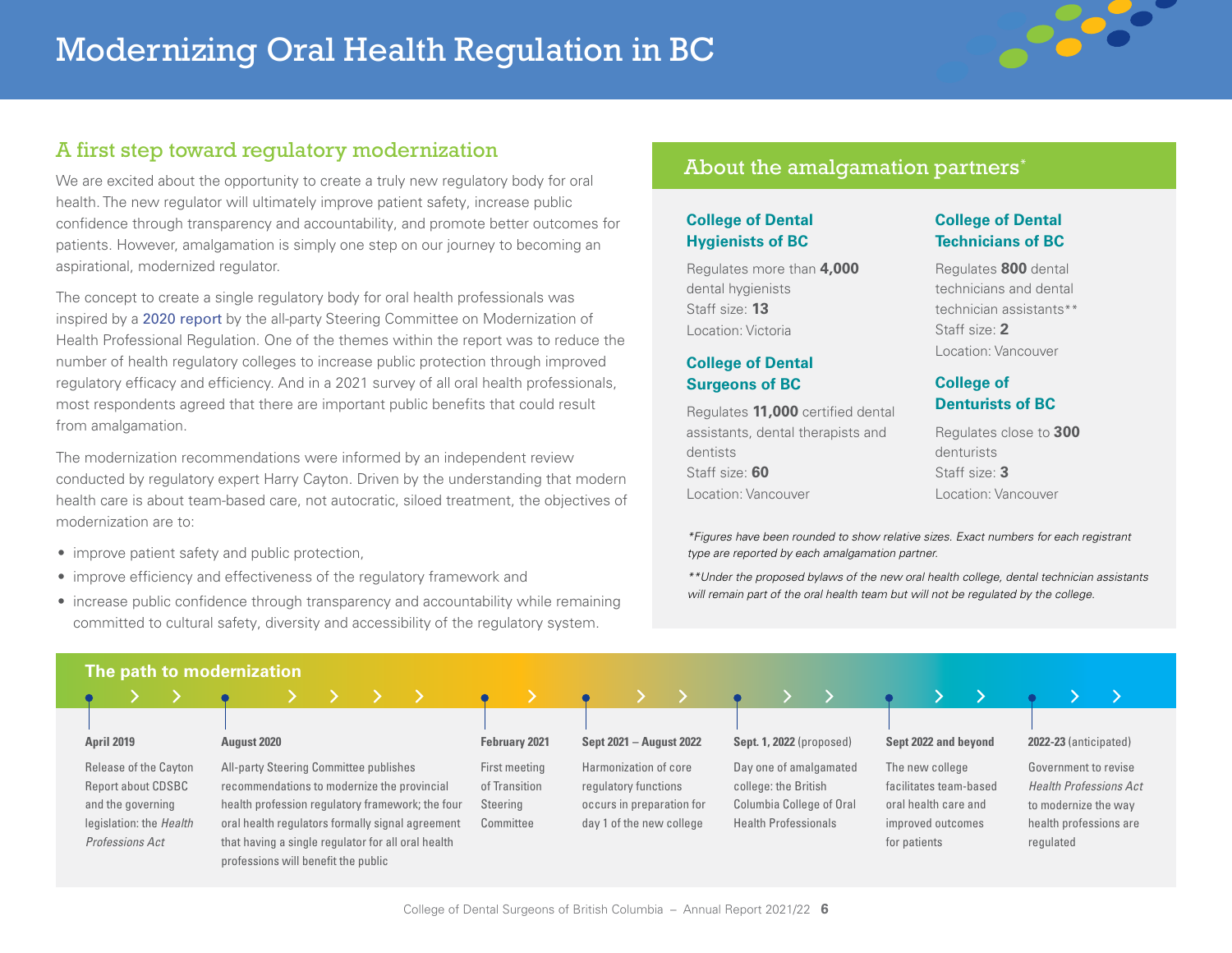# <span id="page-8-0"></span>British Columbia Public Advisory Network



CDSBC is a college partner in the [BC Public Advisory Network \(BC-PAN\)](https://www.bcpan.ca/), which was formed to promote more meaningful public engagement in health care regulation across the province. Prior to the BC-PAN's creation in 2019, there was no coordinated effort to engage the public in regulatory issues. The group brings the public voice and perspective to multiple health regulators in the province.

#### **Public advisors**

BC-PAN public advisors are selected to reflect the diversity of BC's population and consist of individuals from a broad range of backgrounds, abilities, and identities. Currently, there are 16 public advisors involved with the BC-PAN.

#### **Impact**

College partners use the BC-PAN's input to:

- Revise standards and policies
- Validate strategic decisions
- Conduct research and additional engagement initiatives
- Share input with relevant stakeholders

#### **Key themes**

In the 2021/22 year, the BC-PAN held three two-day online sessions to explore regulatory topics such as:

- Supporting the public outside of the complaints process
- The sale of products by health care professionals
- How to improve patient understanding of informed consent
- Public expectations around dual relationships (when a health care professional treats others with whom they also have a non-professional relationship)
- Feedback on how regulatory colleges can improve effectiveness and accessibility of public resources

*I* th<br>
a vo<br>
an l<br>
- Ann **a voice and help change the future – and have<br>
<b>an Indigenous voice included.**<br>
- Annie Danilko, Public Advisor, Haida Nation *I think it's super important so that we can have an Indigenous voice included.*

*– Annie Danilko, Public Advisor, Haida Nation*

**Example 18**<br> **Example 18**<br> **Example 18**<br> **Example 18** *blic.*<br>*blic. [BC-PAN] meetings directly utilize the full range of participants' diverse experiences, allowing our dialogue to...truly bridge the information gaps between health care regulation and an ever-diversifying public.*

*– Joaquin Mercado, Public Advisor* 



Reports from the BC-PAN meetings, including key learnings and impacts, is available on the BC-PAN website at [bcpan.ca](http://bcpan.ca)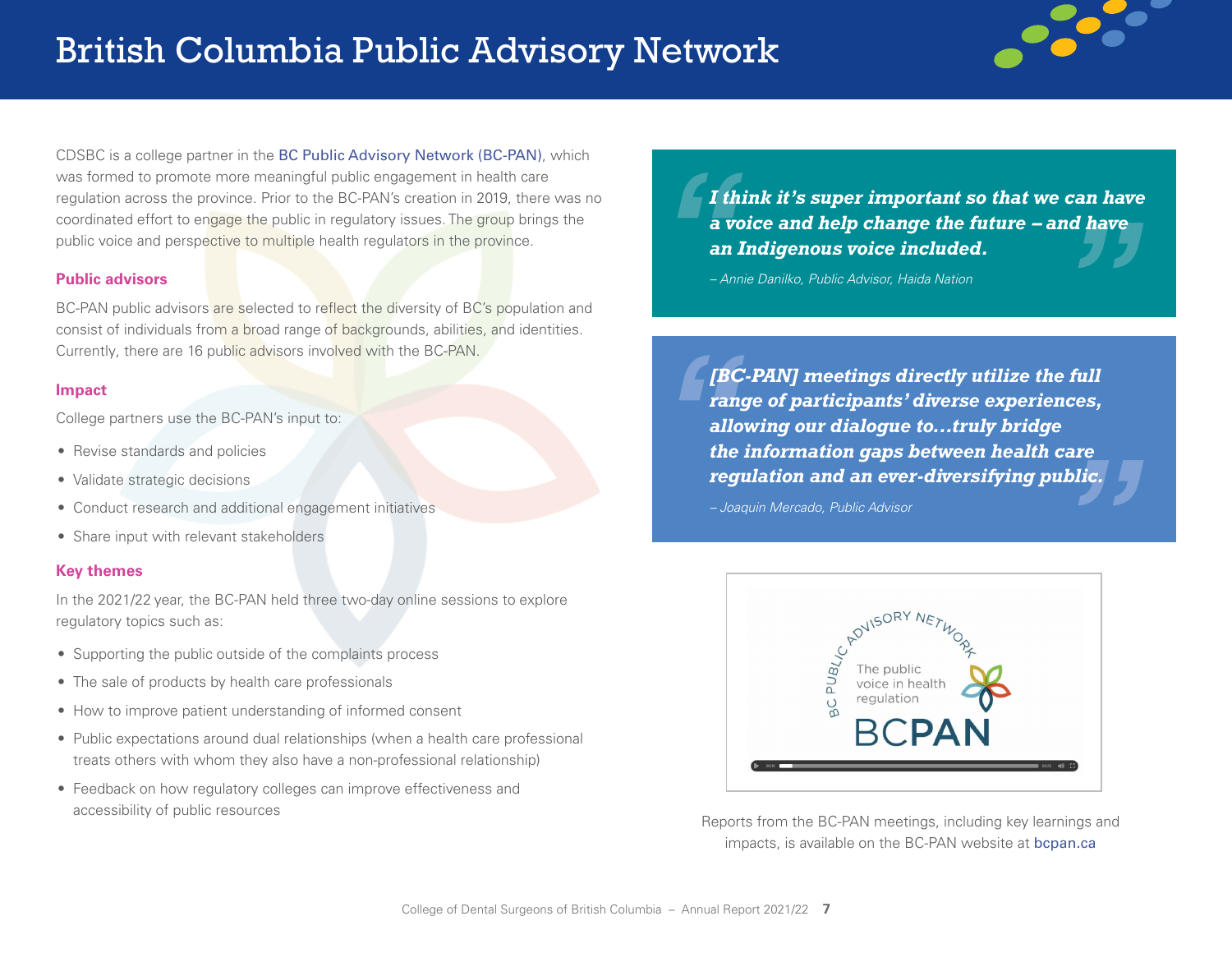<span id="page-9-0"></span>CDSBC recognizes the importance of using data and metrics to support organizational strategies that will promote better oral health for British Columbians.

The Voice of Patient research program was developed as part of the Action Plan in response to the review and report by regulatory expert Harry Cayton. The Voice of Patient study involves gathering public perceptions on two main topics:

- **1** Individual experience with dental care services
- **2** Perceptions about the regulation of dentistry more broadly

We launched the program in spring 2021 with an initial survey of 2,000 members of the public, followed by smaller quarterly surveys. The Voice of Patient survey includes questions about a broad range of topics, including experience of visiting dental offices, how patients choose their dental provider, their evaluation of various aspects of the dental care journey, as well as perceptions of quality and costs of dental care.

The results are reported to the Board as part of a quarterly dashboard of CDSBC's performance. Research results have also been shared with the Patient Relations Committee and CDSBC staff, and will be rolled out to registrants in 2022. Our research partner for the Voice of Patient program is Pivotal Research.

# **Public perception of dentistry regulation**

### **May 2021 Voice of Patient survey of 2,000 British Columbians**

Results of the study showed significant differences in the responses of those who have visited a dental office in the past 24 months ("active respondents") as compared to those who had not ("inactive respondents").



*"Voice of the dental patient in British Columbia Final Report," Pivotal Research (July 2021)*



### LEVEL OF AGREEMENT ON CDSBC EFFECTIVENESS IN DELIVERING MANDATE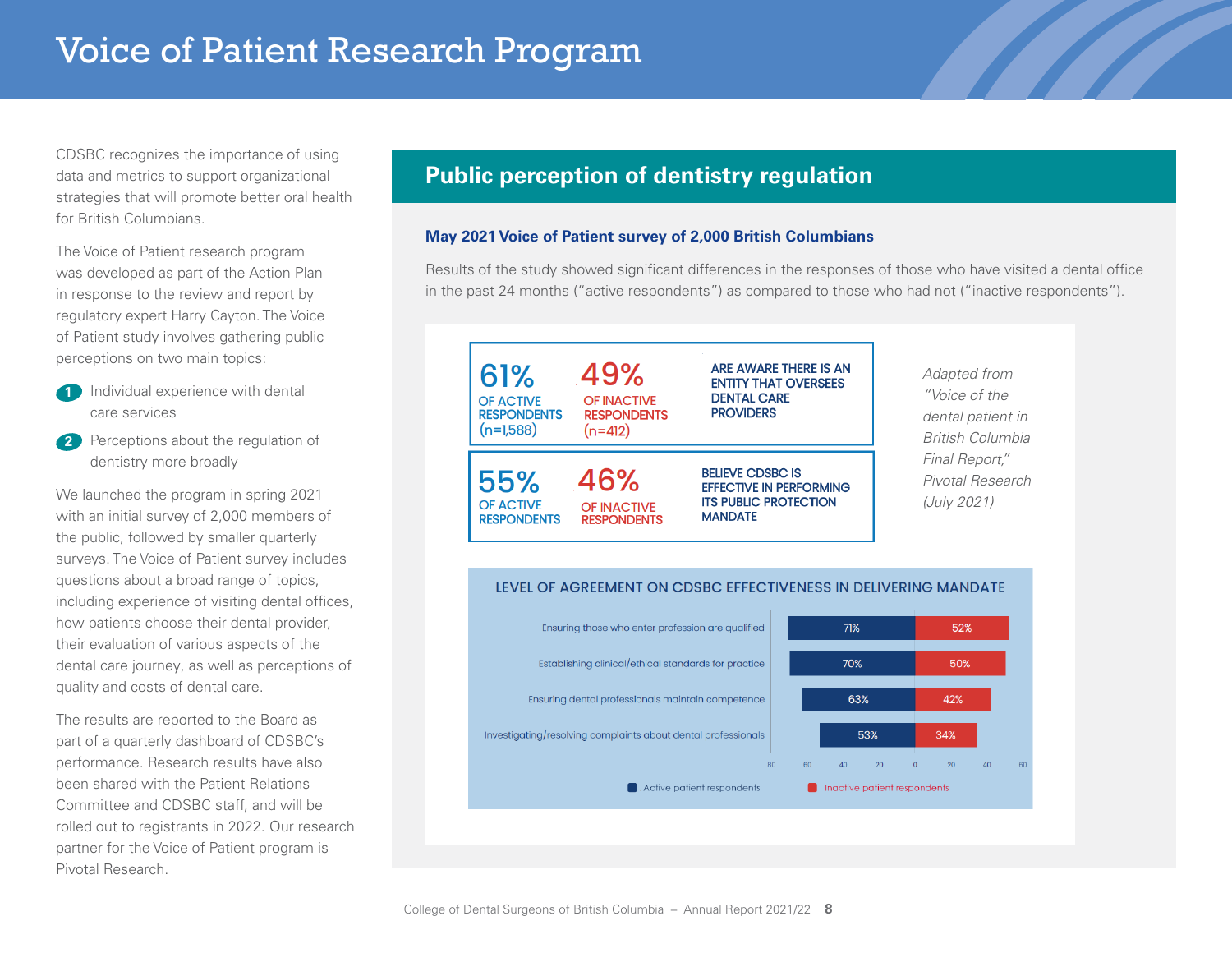# CDSBC Board

CDSBC is governed by a 12-member Board composed of 50% certified dental assistants, dental therapists and dentists, and 50% public members.

The Board is led by a chair elected from within the Board. The Board is responsible for ensuring that the organization's mandate — regulation of dentistry in the public interest — is carried out effectively and efficiently on behalf of British Columbians.

# 2021/22 Board

Carl Roy **BOARD CHAIR, PUBLIC MEMBER**

**Dr. Heather Davidson PHD, PUBLIC MEMBER** Dianne Doyle **PUBLIC MEMBER** Barb Hambly **PUBLIC MEMBER Dr. Alexander N. Hird DENTIST Cathy Larson CERTIFIED DENTAL ASSISTANT Dr. Adam Lyle DENTIST** Sabina Reitzik **CERTIFIED DENTAL ASSISTANT Shirley Ross PUBLIC MEMBER** Dr. Lynn Stevenson **PHD, PUBLIC MEMBER Kim Trottier DENTAL THERAPIST Dr. Richard Wilczek DENTIST** 

<span id="page-10-0"></span>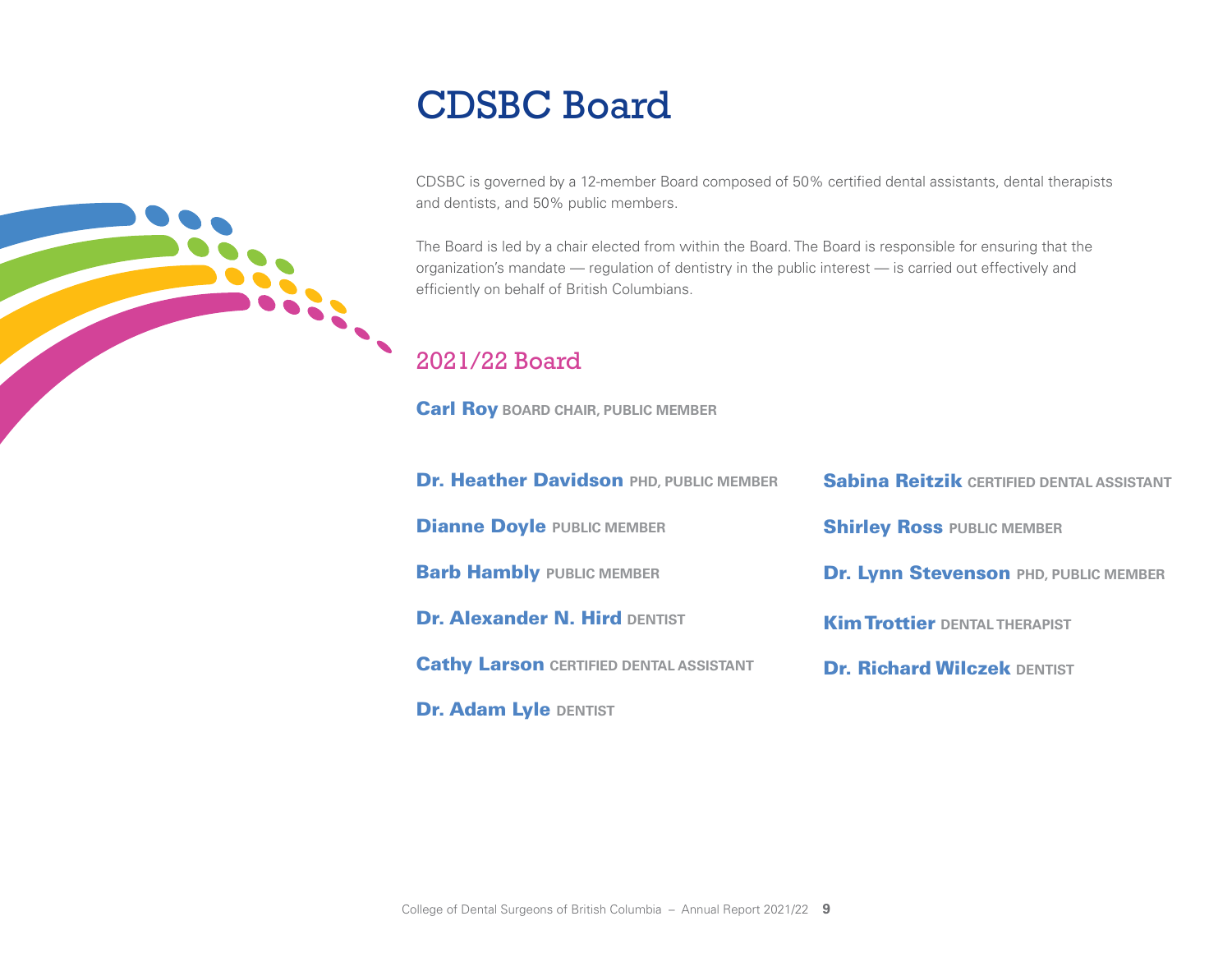# <span id="page-11-0"></span>About Our Registrants

# **●●●●** Where Registrants Practise in BC



College of Dental Surgeons of British Columbia – Annual Report 2021/22 **10**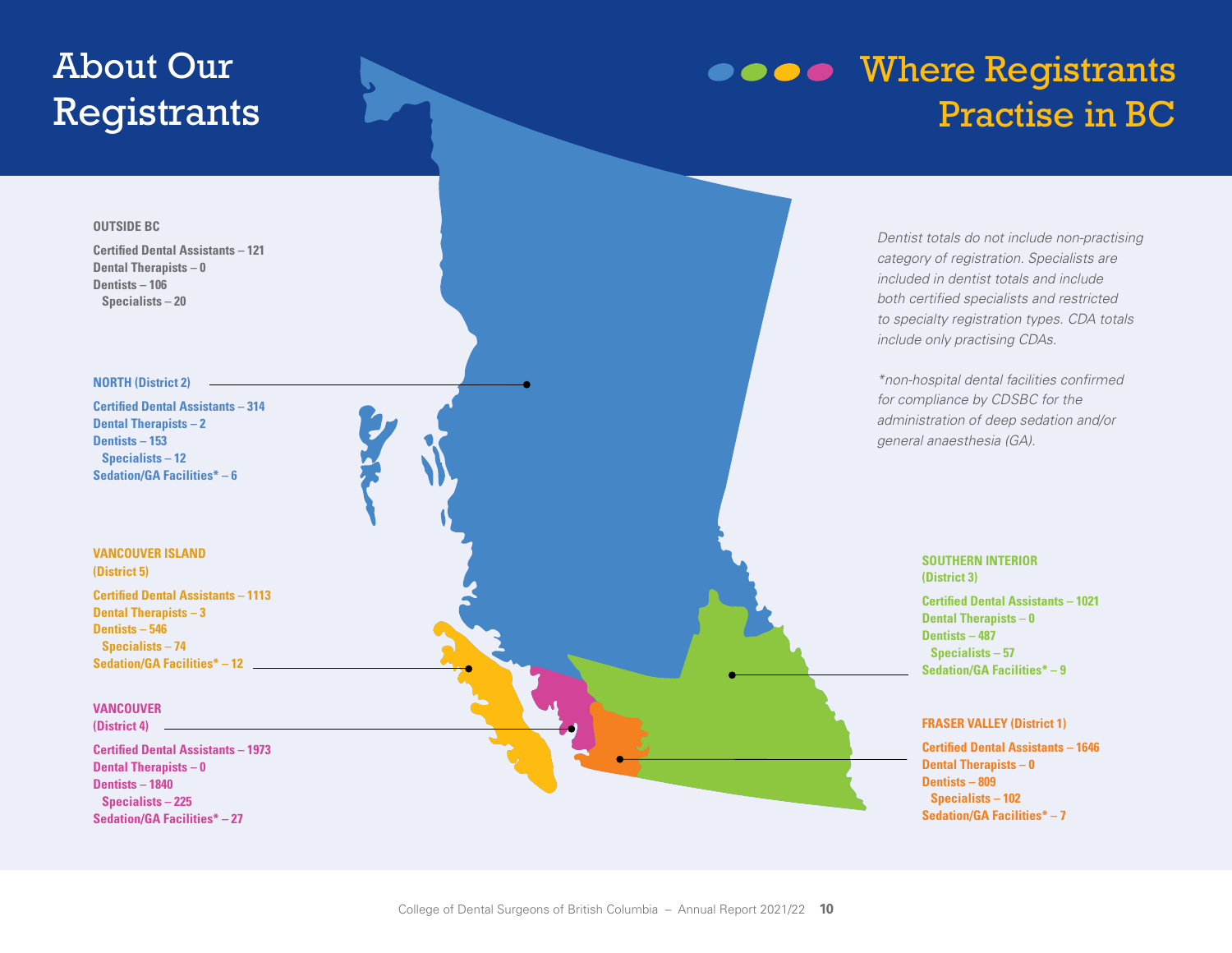| <b>Practising</b>     | 6131 |
|-----------------------|------|
| <b>Non-Practising</b> | 491  |
| <b>Temporary</b>      | 37   |
| <b>Limited</b>        | 25   |



**of our registrants are CDAs**



# Where Incoming CDAs Received Training



# CDA Modules – Practising CDAs

**Ortho & Prostho**

# **\* Orthodontic Module**

Refers to CDAs who are qualified to perform orthodontic assistant duties after completing an orthodontic module at an accredited program that is recognized in BC.

# **\*\*Prosthodontic Module**

Refers to CDAs who are qualified to perform expanded prosthodontic duties after completing a prosthodontic module at an accredited program that is recognized in BC.

College of Dental Surgeons of British Columbia – Annual Report 2021/22 **11**

**Ortho\* Prostho\*\***

**1631**

**<sup>406</sup> <sup>306</sup>**

**Total** 2343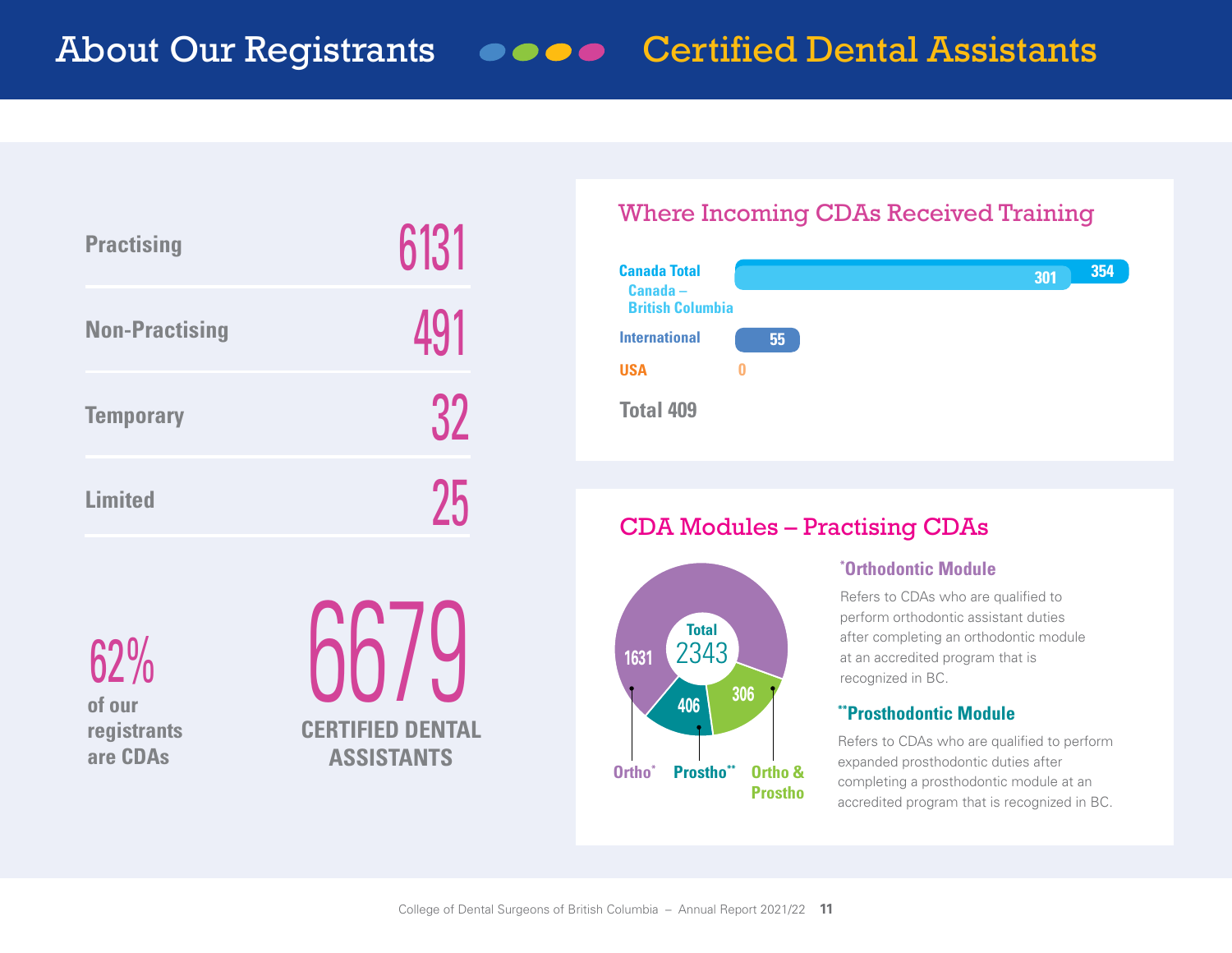



**Dental therapists provided approximately** 



650

**indigenous community clients from April 1, 2021 - March 31, 2022**



Dental therapists deliver a range of preventive and treatment-focused oral health services under the remote supervision of a dentist. They provide care in Indigenous communities, particularly in remote and isolated locations. All dental therapists are employed by the First Nations Health Authority (FNHA).

#### **Providing the COVID-19 vaccine**

Dental therapists are among the health professionals authorized by the Provincial Health Officer to administer the COVID-19 vaccine. Dental therapists on Vancouver Island participated in immunization efforts and helped to mobilize Indigenous community members to receive the vaccine.

#### **Safe resumption of oral health services**

Community clinics were closed for more than a year as a result of the pandemic, with dental therapists providing virtual care. As vaccine rates began to rise, dental therapists contributed to the planning for the safe resumption of oral health services. These plans were informed by the needs of individual communities and in compliance with all relevant orders and guidelines.

Following the reopening of many clinics and treatment centers, dental therapists spent an initial two weeks in each community ensuring equipment was sanitized and functional, that infection

prevention and control guidelines were followed, and that safe service resumption plans were developed in conjunction with the needs of each community and in compliance with public health orders and regulatory guidelines.

#### **Anti-decay treatments**

Community dental providers with the First Nations Health Authority (FNHA) began offering Silver Diamine Fluoride (SDF) as a tooth-decay treatment option for children in September 2020. SDF is a liquid that can be used on cavities to stop tooth decay from growing, forming, or spreading to other teeth. This is the first time that this service has been provided in Indigenous communities, with the support from dental therapists.

#### **Canada to receive dental therapist training program**

It has been more than a decade since the closure of the only dental therapist training program in Canada, which has negatively impacted access to oral health care for remote Indigenous communities. With funding from Indigenous Services Canada and a partnership between three post-secondary institutions in Saskatchewan, students can apply for a new Bachelor of Science in dental therapy beginning in 2023.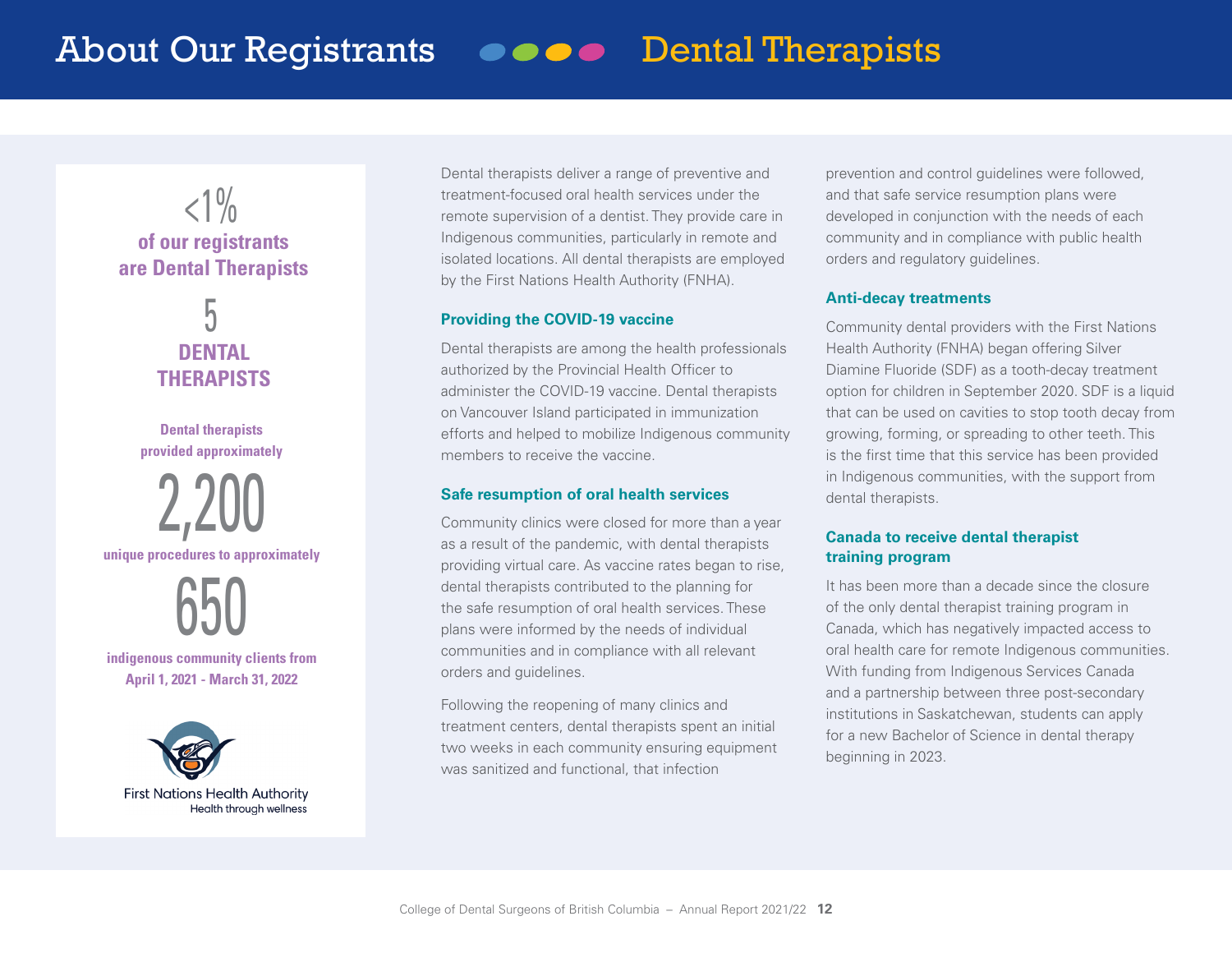# About Our Registrants  $\bullet \bullet \bullet \bullet$  Dentists

| <b>General Dentists</b><br><b>Full Registrants</b>      | 3300                          | <b>Certified</b><br><b>Specialists</b>                                                             |
|---------------------------------------------------------|-------------------------------|----------------------------------------------------------------------------------------------------|
| <b>Certified Specialists</b><br><b>Full Registrants</b> | 422                           | by Specialty<br>Orthodontics<br>& Dentofacial<br>Orthopedics:<br>Includes<br>Ľ                     |
| <b>Non-Practising</b>                                   | 160                           | 174<br>10 Dentists with<br>2 specialties                                                           |
| <b>Limited</b>                                          | 142                           | <b>Oral Pathology: 1</b><br><b>Oral Radiology: 1</b>                                               |
| <b>Restricted to Specialty</b>                          | 68                            | <b>Oral Medicine: 4</b>                                                                            |
| <b>Academic</b>                                         |                               | <b>Where Incoming Dentists</b><br><b>Canada Total</b>                                              |
| 38%<br>of CDSBC<br>registrants are<br>dentists          | 4101<br><b>TOTAL DENTISTS</b> | Canada-<br><b>British Columbia</b><br><b>International</b><br>21<br><b>USA</b><br><b>Total 191</b> |



# **Received Training**

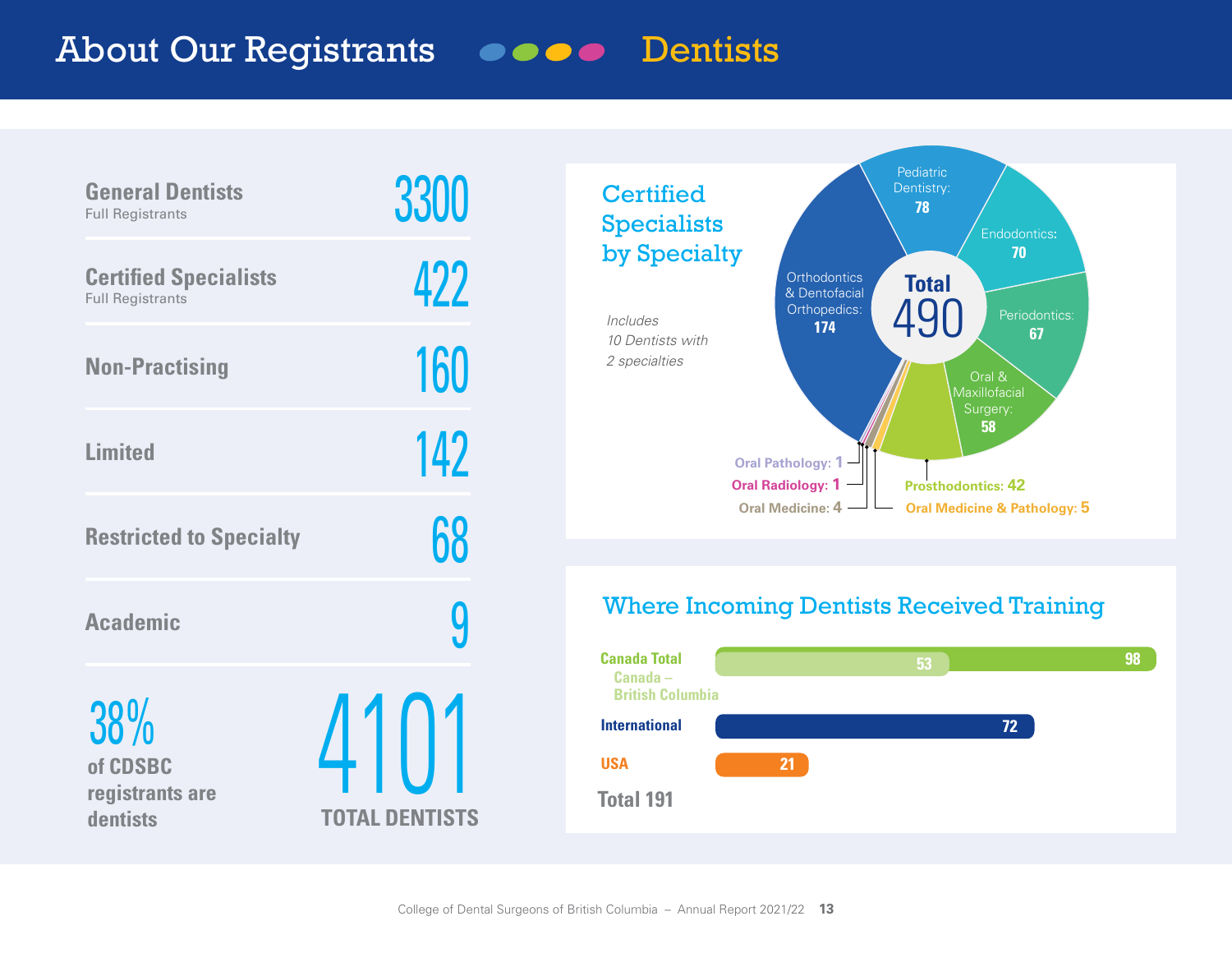# About Our Registrants  $\bullet \bullet \bullet \bullet$  Demographics



| <b>Practising Dental Therapists</b> |                 |                |                |  |  |  |  |  |  |
|-------------------------------------|-----------------|----------------|----------------|--|--|--|--|--|--|
| AGF                                 | Male Female     |                |                |  |  |  |  |  |  |
| 30 or under                         | $\Omega$        | $\Omega$       | N              |  |  |  |  |  |  |
| $31 - 44$                           | $0 \mid 1$      |                | 1              |  |  |  |  |  |  |
| 45-59                               | $2 \parallel 2$ |                | $\overline{4}$ |  |  |  |  |  |  |
| 60-74                               | 0               | $\overline{0}$ | Λ              |  |  |  |  |  |  |
| $75+$                               | $\Omega$        | $\Omega$       | Λ              |  |  |  |  |  |  |
| <b>Total</b>                        | 2               | 3              | г,             |  |  |  |  |  |  |

#### $112$   $\bullet$  110 757 **674** 674 909 539 8 81 569 Male Female **Total 2428 1513 3941** 182 30 or under 31-44 45-59 60-74 75+ 222 1431 1448 751 89 AGE

# Changes to the Register



**Certified Dental Assistants** 205 **Dental Therapists**  $\overline{\phantom{a}}$ **Dentists** 32 **TOTAL** 239

# Registrants who Identify as Indigenous

As part of the **[Declaration of](https://www.cdsbc.org/about-cdsbc/cultural-safety-humility)  [Commitment to Cultural Safety](https://www.cdsbc.org/about-cdsbc/cultural-safety-humility)  [and Humility](https://www.cdsbc.org/about-cdsbc/cultural-safety-humility)**, CDSBC asked our registrants (starting in 2018/19) whether they identify as an Indigenous person (First Nations, Métis, or Inuit).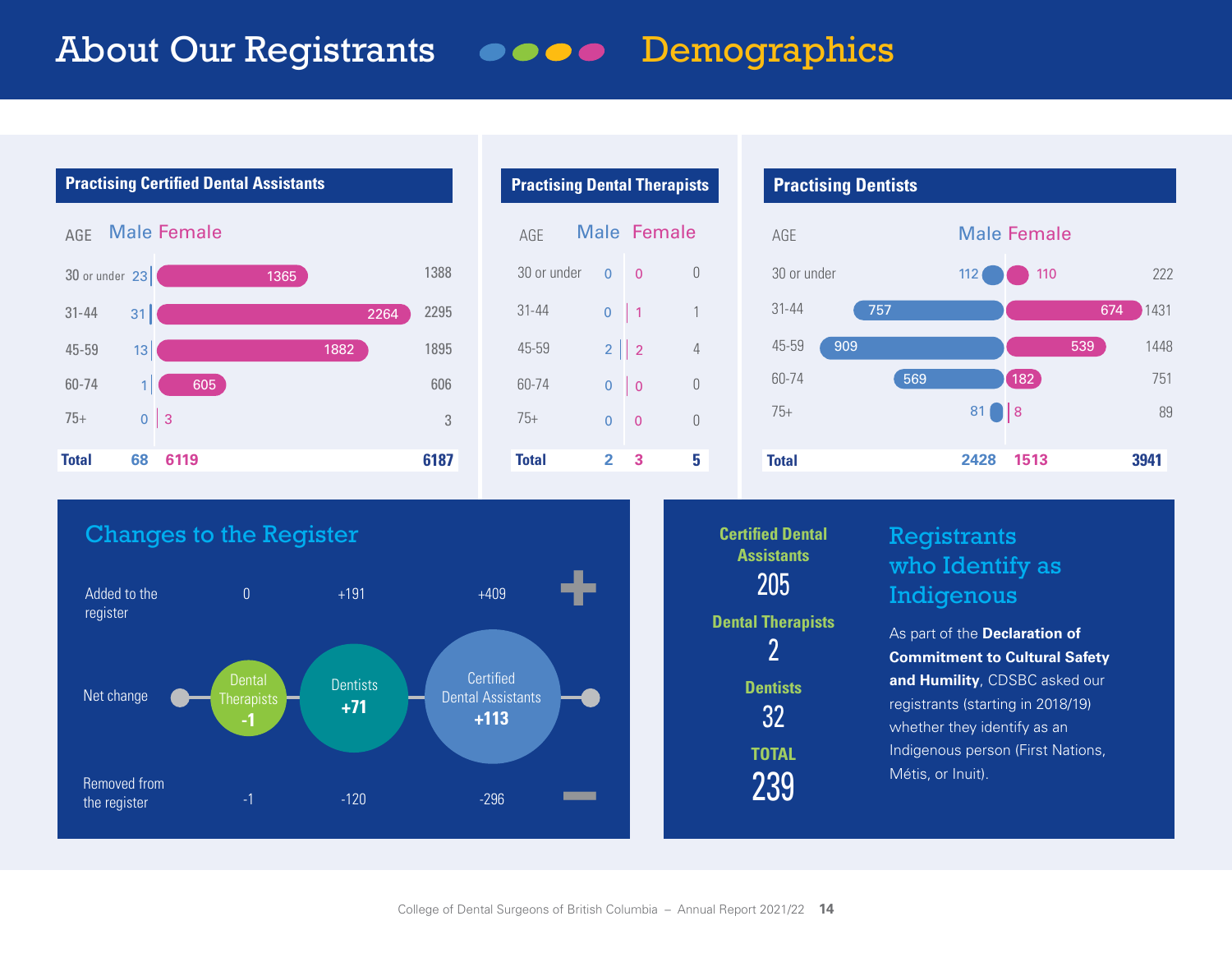# <span id="page-16-0"></span>Responding to Complaints

CDSBC receives complaints against registrants from members of the public, health professionals, and others. The two committees that oversee CDSBC's complaints and discipline process are the Inquiry Committee and the Discipline Committee. Members of the public make up one-third of each committee.

#### **Complaints Opened**

In 2021/22, the Inquiry Committee opened 210 complaints for investigation.

All complaints against registrants are accepted and investigated under the direction of the Inquiry Committee (according to the legislative requirements of the *Health Professions Act*).

#### **Complaints Resolved**

The Inquiry Committee acts as a screening committee. Almost all complaints are resolved (closed) at the **Public Notice:** In 2021/22, public notices of complaint outcomes were published for:

- Dr. Peter Balogh
- Dr. Leo Fung
- Dr. Bobby Rishiraj
- Dr. Luc Magne

Read more at [www.cdsbc.org/public-notices](http://www.cdsbc.org/public-notices)

Inquiry Committee level. At this level, complaints are resolved with the consent of the registrant. In serious cases identified as high risk to patients and the public, the Inquiry Committee directs the file to discipline (see below).

#### **Complaints Referred to Discipline**

A small percentage of complaints result in a disciplinary citation, which is a notice that there will be a public hearing regarding the conduct or competence of a registrant. Panels of the Discipline Committee conduct hearings, make findings, determine the appropriate penalty if the findings are adverse, and issue written reasons for decisions. No discipline hearings were conducted in 2021/22; however, the Inquiry Committee directed one disciplinary citation. In most cases where the Registrar issues citations, discipline matters are resolved by the Inquiry Committee prior to the hearing and result in a public notice detailing the findings, admissions and the penalty.



#### **Panels**

Moving to a panel process for consideration of all complaint files has allowed each panel to focus on fewer files, which allows more in depth and thoughtful analysis of each file. Additionally, files are now moving more efficiently which is helping to resolve a backlog.

#### **Risk Assessment**

Triaging complaint files using a risk assessment approach promotes consistency and proportionality of outcomes between files.

#### **Early Resolution**

Adopting an early resolution approach has been successful in allowing the Inquiry Committee to open and close some files more quickly in cases of relatively simple complaints that are more easily resolved.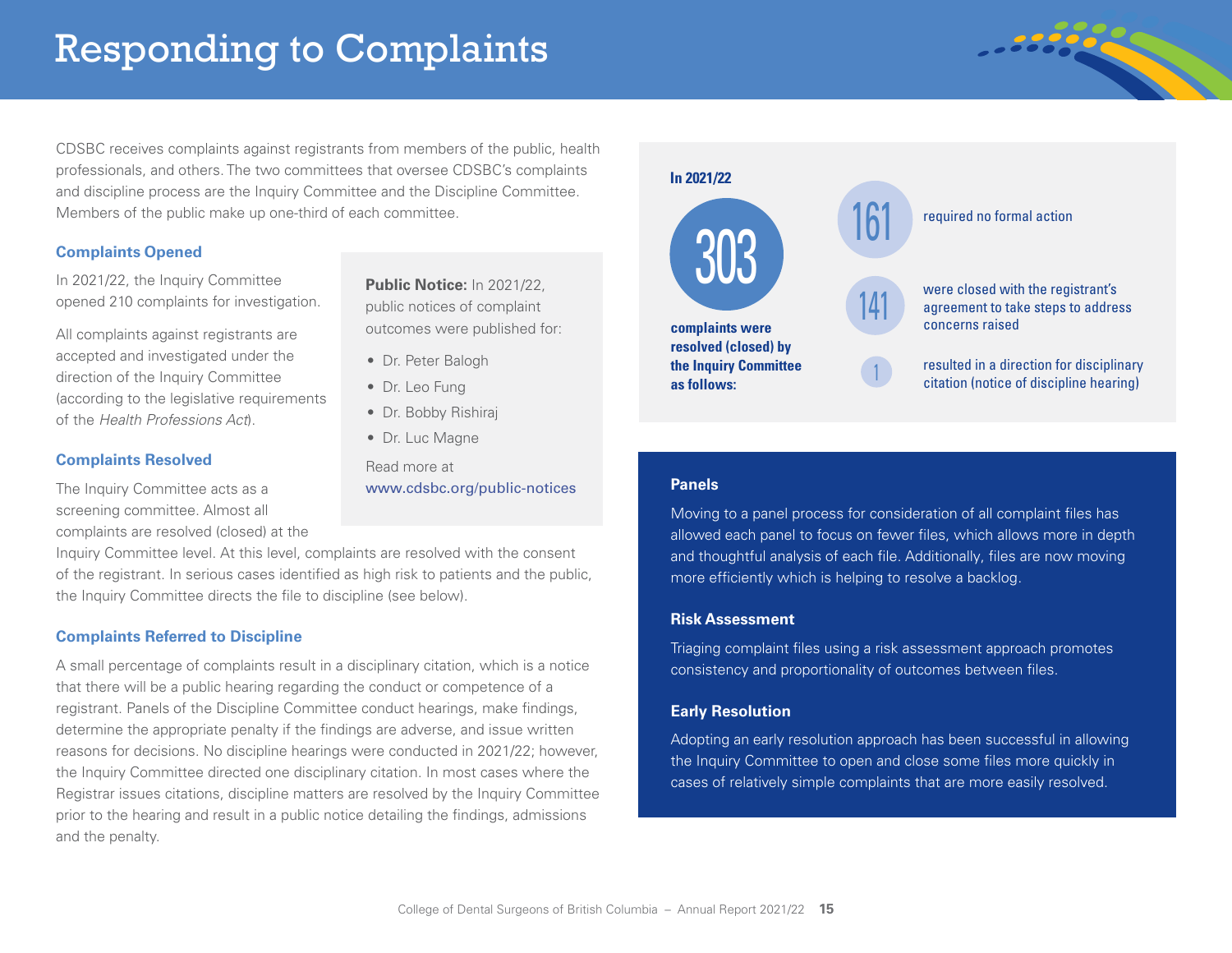# Complaints Opened and Closed

# Opened

| 20232224 Opened: 210  |                               |
|-----------------------|-------------------------------|
|                       | ----------------------------- |
|                       |                               |
|                       |                               |
|                       |                               |
|                       |                               |
|                       |                               |
|                       |                               |
|                       |                               |
|                       |                               |
| 2020 212 Opened: 193  |                               |
|                       |                               |
|                       |                               |
|                       |                               |
|                       |                               |
|                       |                               |
|                       |                               |
|                       |                               |
|                       |                               |
|                       |                               |
|                       |                               |
|                       |                               |
|                       |                               |
|                       |                               |
|                       |                               |
|                       |                               |
| 2019 2020 Opened: 244 |                               |
|                       |                               |
|                       |                               |
|                       |                               |
|                       |                               |
|                       |                               |
|                       |                               |
|                       |                               |
|                       |                               |
| 2018/1921 Opened: 299 |                               |
|                       |                               |
|                       |                               |
|                       |                               |
|                       |                               |
|                       |                               |
|                       |                               |
|                       |                               |
|                       |                               |
|                       |                               |
|                       |                               |
| 2017/182 Opened: 195  |                               |
|                       |                               |
|                       |                               |
|                       |                               |
|                       |                               |

# $\mathbf{Closed}$ **2017/18 Opened: 195**

**161 141 1 2021/22 Year Number of Complaints**

|             | <b>Total Closed: 303</b> |
|-------------|--------------------------|
| $2021/22$ . | 141<br>161<br>d en       |
|             |                          |
|             | <b>Total Closed: 251</b> |
| 2020/21     | 113<br>29<br>-9          |
|             |                          |
|             | <b>Total Closed: 227</b> |
| 2019/20     | 132<br>90                |
|             |                          |
|             | <b>Total Closed: 155</b> |
| 2018/19     |                          |
|             | -65<br>$8 -$<br>82       |
|             |                          |
| 2017/18     | <b>Total Closed: 144</b> |
|             | 72<br>⁄15                |
|             |                          |

Closed files are broken down as follows:

**2017/18 Total Closed: 144**

**Closed with no action required by registrant**

**Closed with remedial action required by registrant**



### **Who Receives Complaints**

**129 <b>129 129 <b>129 129**  129 **129**  129 **129**  129 **129**  129 **129**  129 **129**  129 **129**  129 **129**  129 **129**  129 **129**  129 **129**  129 **129**  129 **129**  129 **129**  129 **129**  129 **129**  129 **129**  129 **129**  129 **1 161 161 161 161 161 161 161 161 161 161 161 161 161 161 161 161 161 161 161 161 161 161 161 161 161 161 161 161 161 161 161 161 161 161 161 161 161** received are about dentists. In 2021/22, four complaints assistants, with two remaining open and two closed.

# **How Long Does it Take to Resolve Complaints?**

303 files were closed between March 1, 2021 and February 28, 2022

Average age of closed files: 511 days (~17 months)

# **Age of Open Complaint Files**

260 files were open as of February 28, 2022

Average age of open files: 413 days (~14 months)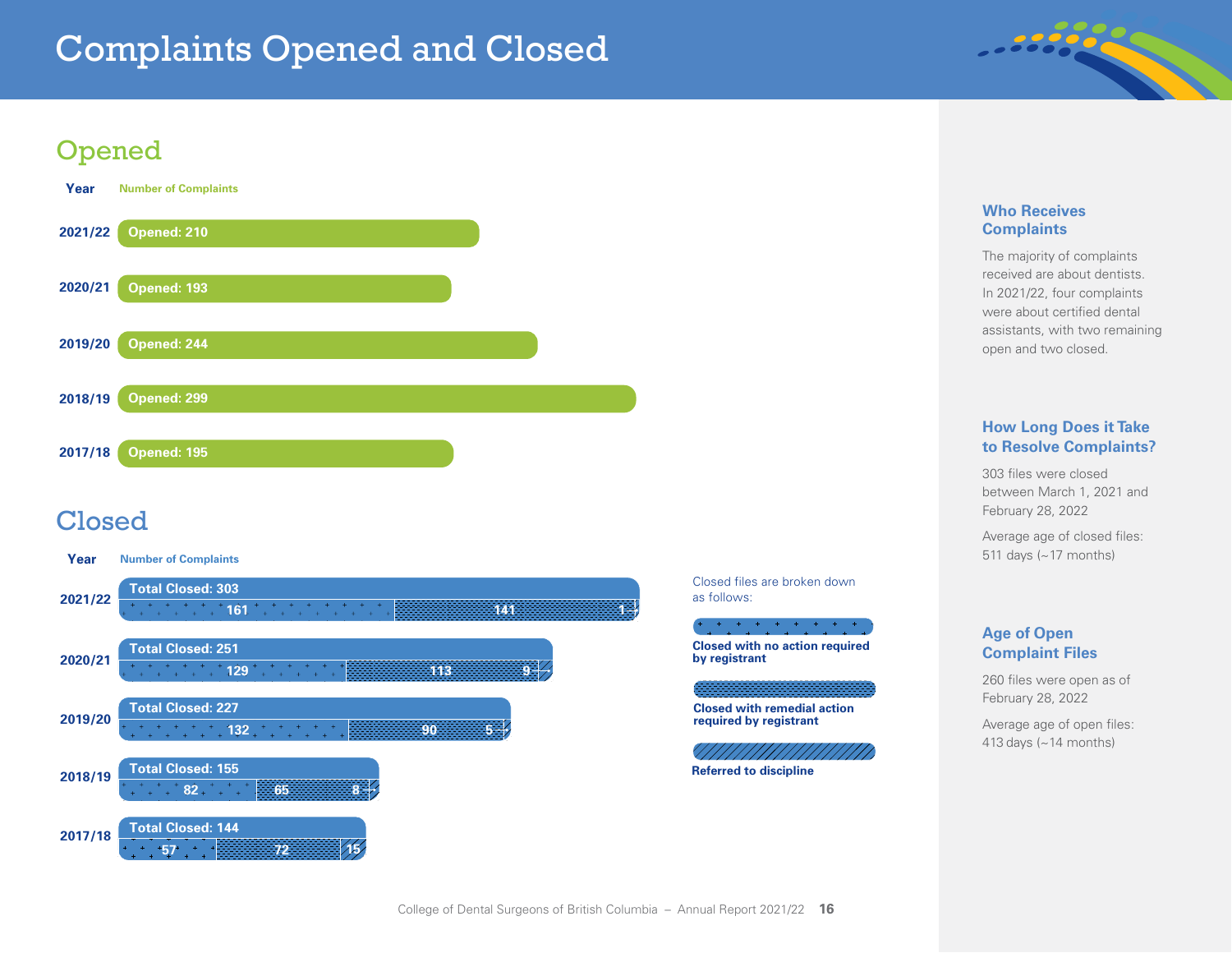# Complaint Issues Breakdown



This chart reflects the closing issues arising from the complaints investigation process for files closed between March 1, 2021 and February 28, 2022. On average, each complaint file deals with multiple issues.



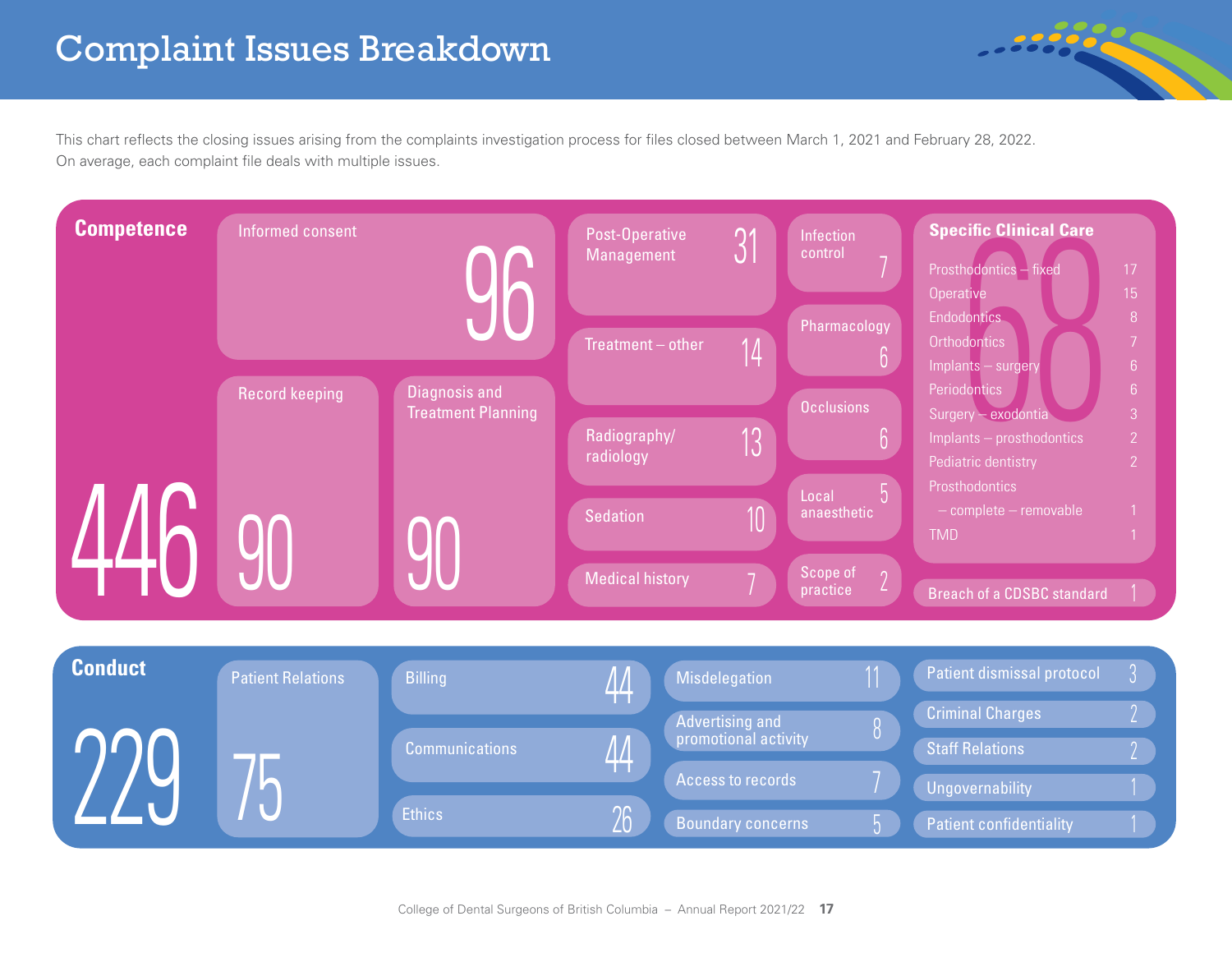# Health Professions Review Board

| <b>Disposition</b>                                                                                                                                                                                                   | <b>Timeliness</b>                                                                                                                                      |  |
|----------------------------------------------------------------------------------------------------------------------------------------------------------------------------------------------------------------------|--------------------------------------------------------------------------------------------------------------------------------------------------------|--|
| Complainants who are dissatisfied about the outcome<br>of their complaint can apply for a review. The review will<br>look at whether CDSBC's investigation was adequate,<br>and whether its decision was reasonable. | Either the complainant or the registrant<br>can ask for a review if CDSBC is unable<br>to resolve the complaint within the<br>anticipated time period. |  |

**9 12 3 2020/21 2017/18 2018/19 14 3 12 2021/22 1 2019/20 8** 

**Disposition Timeliness**

**Number of HPRB Applications**

# **HPRB file breakdown for the period of March 1, 2021 – February 28, 2022**

The [Health Professions Review Board \(HPRB\)](http://www.hprb.gov.bc.ca/) was established by the provincial government to provide an independent review of certain decisions made by BC's health regulators on appeal by the complainant and/or the

> **complaint decisions reviewable by HPRB**

registrant. There are two types of review for complaint matters:

**applications for HPRB review of complaint file decision** 



**HPRB decisions of inadequate investigation and unreasonable dispositions; referred back to Inquiry Committee 8 2 2 1PRB** decisions of inadequate<br>review of complaint<br>file decision<br>file decision

**HPRB decisions of adequate investigation but unreasonable disposition; determined not in public interest to refer back to Inquiry Committee**

**dismissal due to complainant failure to provide submissions**

HPRB decisions are available online at www.hprb.gov.bc.ca/decisions.

#### **HPRB jurisdiction**

In 2022, CDSBC sought a judicial review of an HPRB decision for a review of certain directions made to the Inquiry Committee (CDSBC v. Health Professions Review Board 2022 BCSC 941). The Court found that the HPRB had exceeded its jurisdiction. The HPRB does not have authority to pre-emptively fetter a college's internal discretionary processes for managing and disposing of complaints.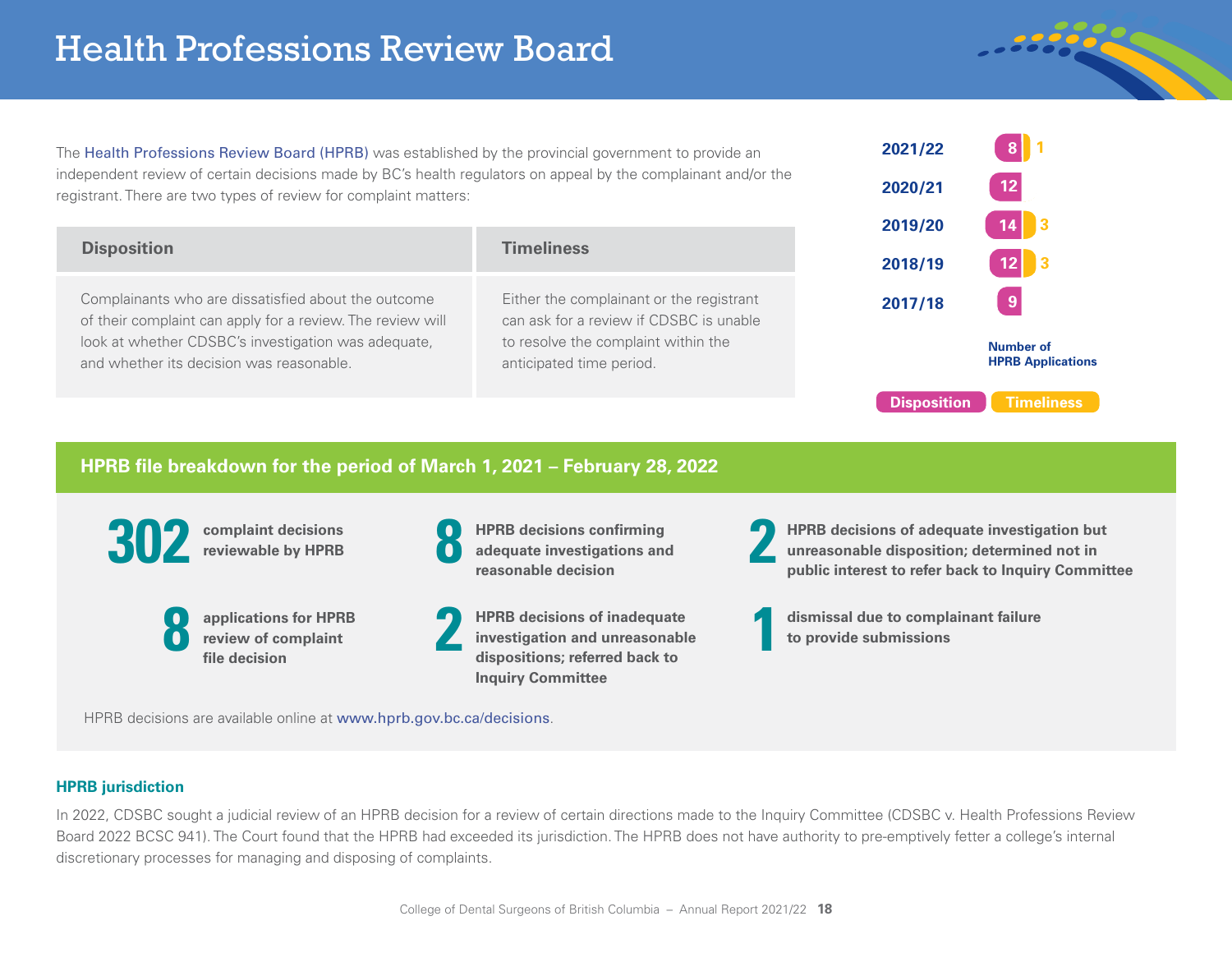# <span id="page-20-0"></span>How We Work



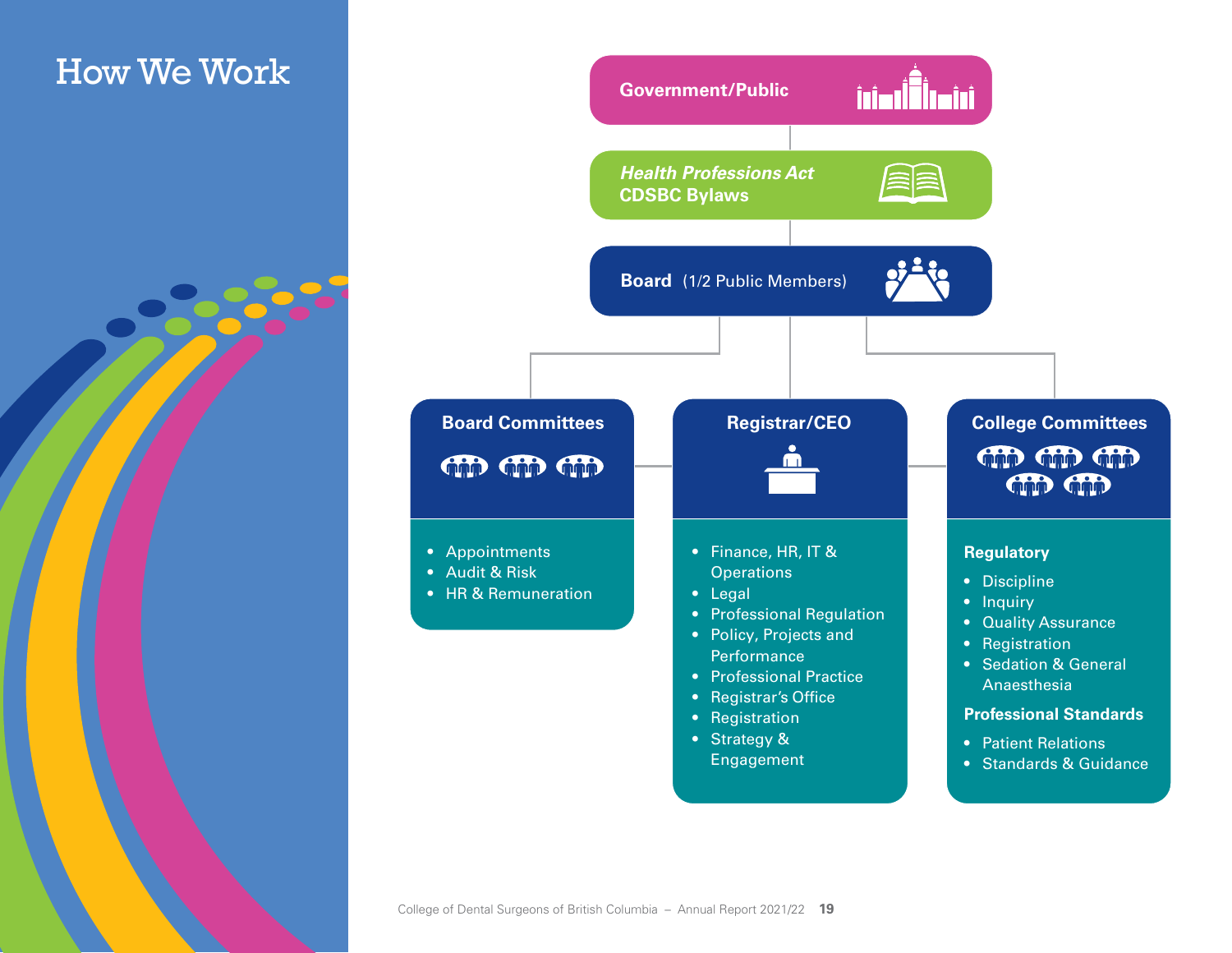<span id="page-21-0"></span>

# Internal Structure

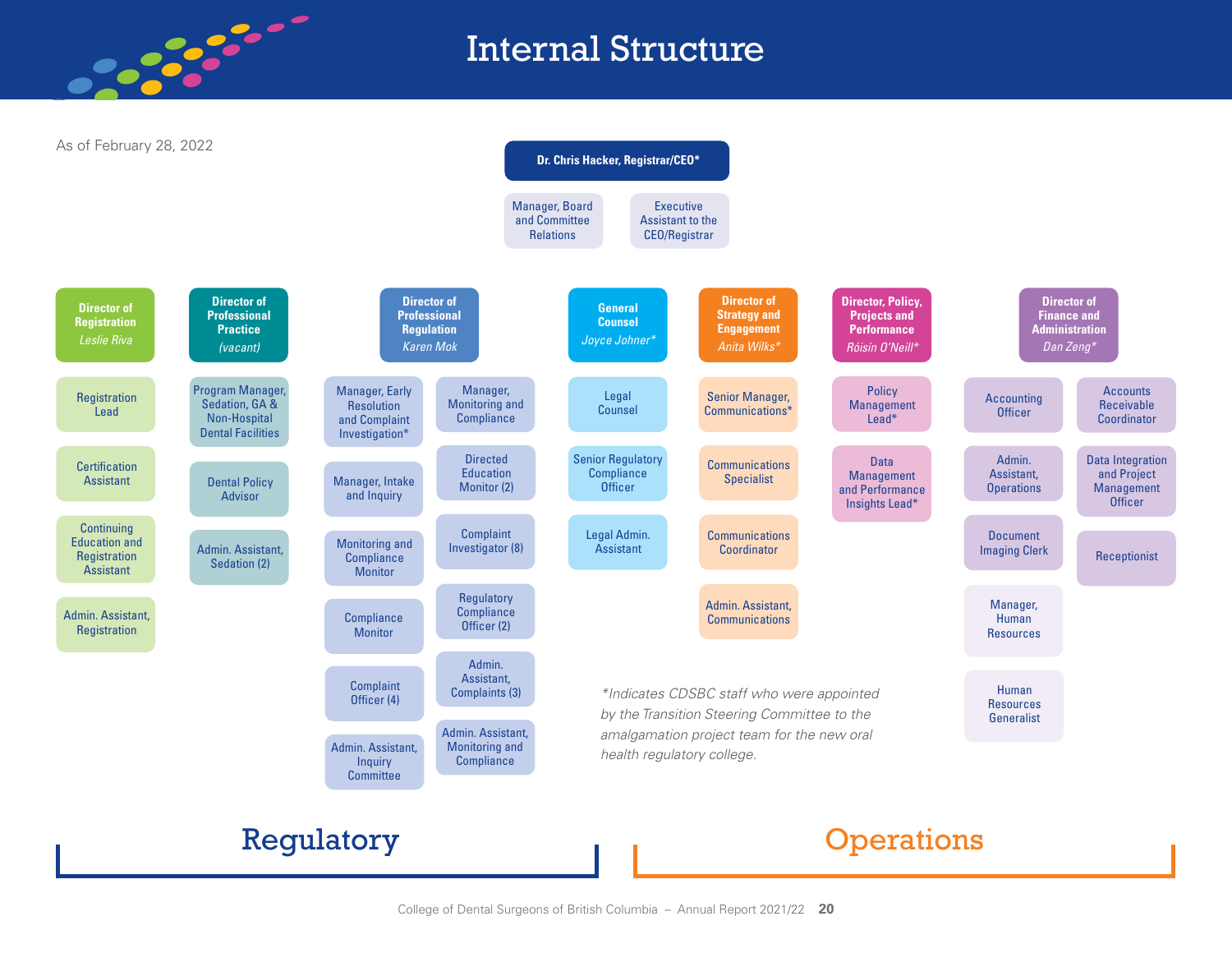

# <span id="page-22-0"></span>Discipline Committee

The role of the Discipline Committee is to hold hearings regarding the conduct or competence of a registrant when the investigation of a complaint identifies a serious problem, or when the complaint cannot be resolved through alternative dispute mechanisms or remediation. The Inquiry Committee then directs a citation (formal notice of a hearing that lists the allegations). Panels of the Discipline Committee conduct hearings, make findings, determine the appropriate penalty if the findings are adverse, and issue written reasons for decisions. All committee members are required to attend an orientation and training session before serving on a discipline panel.

# **Members**

- Emerald Murphy, Chair (Public Member)
- Dr. Anshika Taneja, Vice-Chair
- Dr. Suzanne Carlisle
- Maria Dulce Cuenca (Public Member)
- Dr. Karl Denk
- Dr. Aman Dhaliwal
- Ann English
- Dr. Anita Gadzinska-Myers
- Dr. Lina Jung
- Dr. David Khang
- Dr. David Lawson
- Dr. Alexander Lieblich
- Dr. Brendan Matthews, DVM (Public Member)
- Paul McKivett (Public Member)
- Samantha Nicholl, CDA
- Anthony Soda (Public Member)

# **Staff support**

Rachel Gallo and Joyce Johner

# Inquiry Committee

The role of the Inquiry Committee is to accept, investigate, and resolve or otherwise dispose of complaints against registrants in accordance with the *Health Professions Act*.

# **Members**

- Dr. Jonathan Adams, Chair
- Dr. Jonathan Tsang, Vice-Chair
- Dr. Nariman Amiri
- Dr. Anthony Bellusci
- Dr. Preet Bhatti
- Lynn B. Dowsley (Public Member)
- Dr. Robert Elliott
- Dr. Georgina Georgeson
- Dr. Ahmed Hieawy
- Dr. Veronika Koleganova
- Michael MacDougall (Public Member)
- Cindy McCaw, CDA
- Seth McDonough (Public Member)
- Charlene McLaughlin (Public Member)
- Thelma O'Grady (Public Member)
- Monica Racz, CDA
- Carol Roberts (Public Member)
- Dr. Karim Seddik
- Dr. Jonathan Suzuki
- John Taylor-Wilson (Public Member)
- Marg Vandenberg (Public Member)
- Alfred Woo (Public Member)
- Dr. Linda Xing

# **Staff support**

Karen Mok and Michelle Singh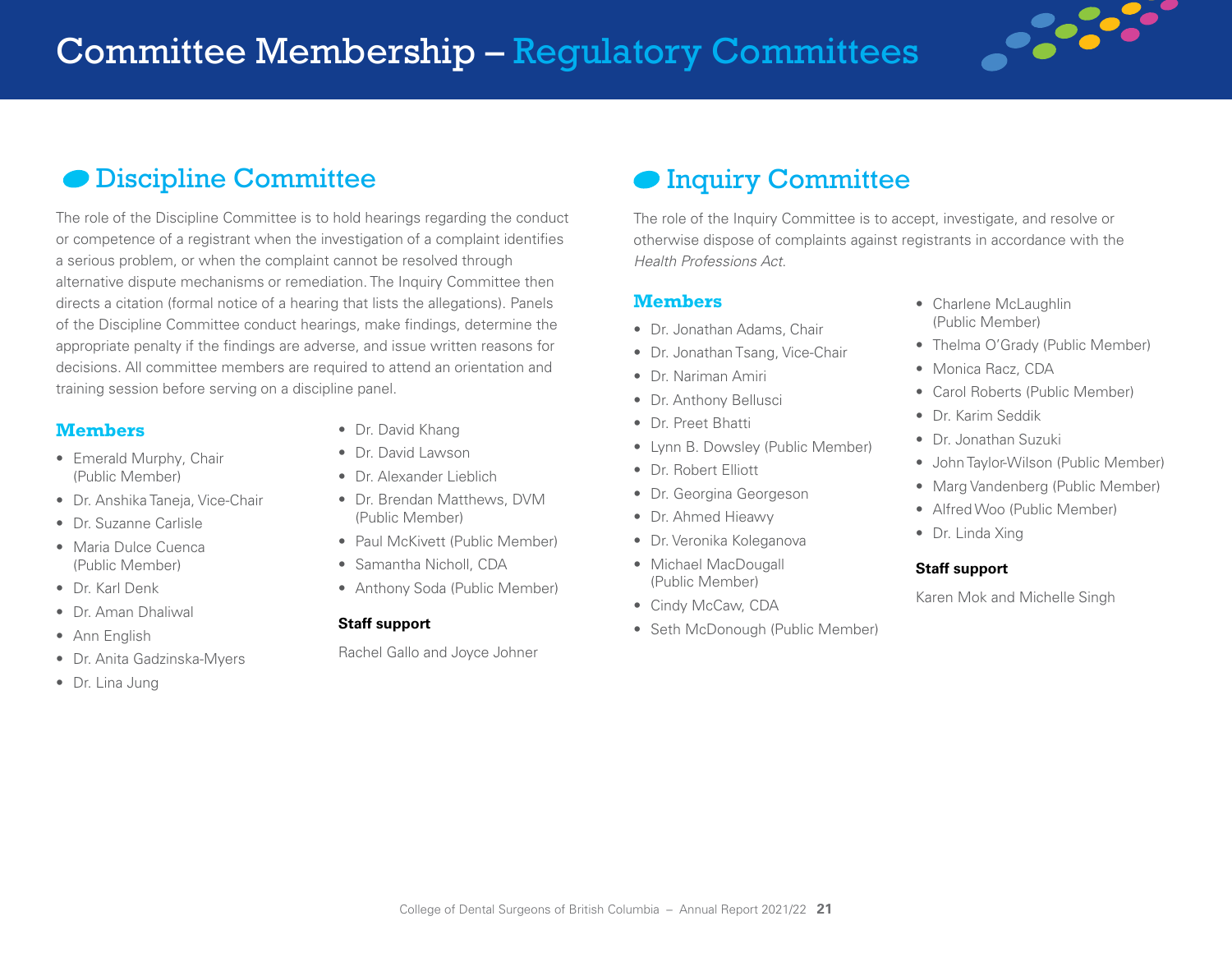

# Quality Assurance

The role of the Quality Assurance Committee is to develop, administer and maintain the Quality Assurance Program in order to maintain and promote the competence, knowledge and professionalism of registrants.

# **Members**

- Dr. David Vogt, Chair, PhD (Public Member)
- Dr. Nour Chahwan
- Brett Collins (Public Member)
- Dr. Paula Hayden, EdD (Public Member)
- Mai Luong, CDA
- Pardis Mosanen-Mozaffari, CDA
- Dr. Adam Pite
- Dr. Emad Rastikerdar (Until December 2021)

# **Staff support**

Melody Edgett and Leslie Riva

# Registration Committee

The Registration Committee is responsible for granting registration and certification. The committee reviews and monitors the policies, procedures and provisions for registration and certification in the best interest of the public and decides whether to approve or deny non-routine applications for initial registration, annual renewal and reinstatement.

# **Members**

- Lynn Carter, Chair (Public Member)
- Dr. Stephanie Bortolussi,
- Sofia Crosby-Coulson, CDA
- Dr. Warren Ennis (Until June 30, 2021)
- Dr. Caroline Jiang
- Sherry Messenger, CDA (Until June 30, 2021)
- Roberta Mowatt, CDA
- Dr. Farah Shroff, PhD (Public Member)
- Dr. Robert Staschuk
- Charlene Thiessen, CDA
- Roger Wiebe (Public Member)
- Dr. Robert Whiteley, PhD (Public Member)

# **Staff support**

Chloe Lo, Róisín O'Neill and Leslie Riva

# ● Sedation & General Anaesthesia Committee

The Sedation and General Anaesthesia Committee assesses the compliance of registrants and dental facilities with the sedation and general anaesthesia standards.

# **Members**

- Dr. Tobin Bellamy, Chair
- Dr. Brian Chanpong, Vice-Chair
- Dr. Dean Burrill, Anaesthesiologist (Public Member)
- Dr. Jason Chen
- Dr. Jason Choi
- Dr. Kanu Grewal
- Brendan Gribbons, Biomedical Engineer (Public Member)
- Dr. Kerim Ozcan
- Dr. Eleanor Reimer, Anaesthesiologist (Public Member)
- Dr. S. Masoud Saidi
- Leon Xu, Biomedical Engineer (Public Member)
- Dr. Sepehr Zahedi

# **Staff support**

Ruby Ma and Dr. Kelly Wright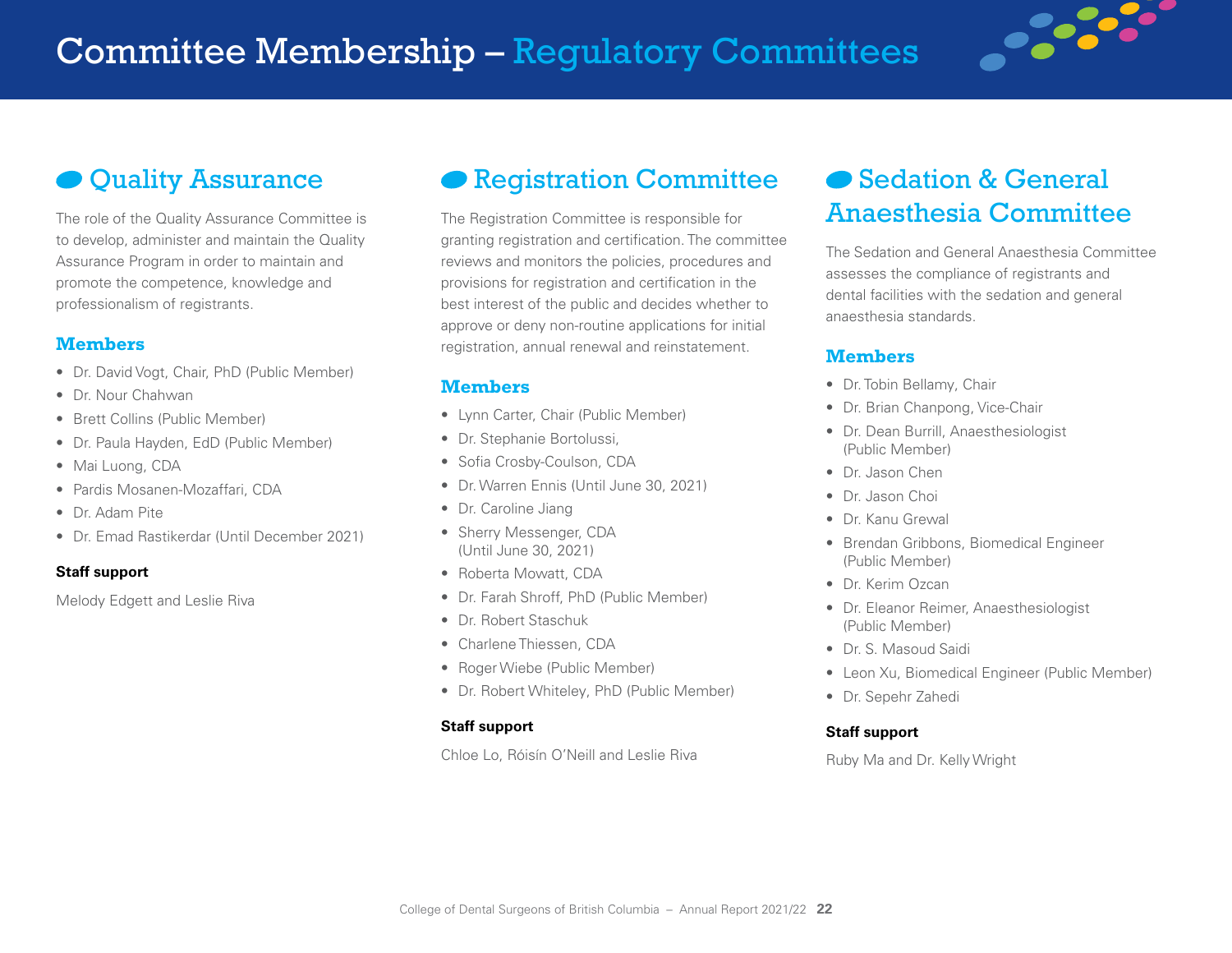# Committee Membership – Professional Standards Committees



# **● Patient Relations Committee**

The Patient Relations Committee establishes a patient relations program to seek to prevent professional misconduct, reviews standards and guidance from the patient perspective, and develops and oversees public interest initiatives.

# **Members**

- Dr. Roxana Rahmanian, Chair, MD (Public Member)
- Brad Daisley (Public Member)
- Jessy Dame (Public Member)
- Dr. Alisa Edmond
- Dr. Irena Mota
- Dr. Salima Shivji
- Cynthia Shore (Public Member)

# **Staff support**

Shelley Ball and Anita Wilks

# ● Standards & Guidance **Committee**

The Standards and Guidance Committee develop, manage and review CDSBC professional standards and guidance documents, and establish working groups to develop and revise documents based on subject-matter.

# **Members**

- Dr. Ben Balevi, Chair
- Dr. Michael Curry, MD (Public Member)
- Dr. Joel Epstein
- Dr. Menachem (Mark) Fogelman
- Kyla Oshanek (Public Member)

# **Staff support**

Renée Mok and Mary Yu

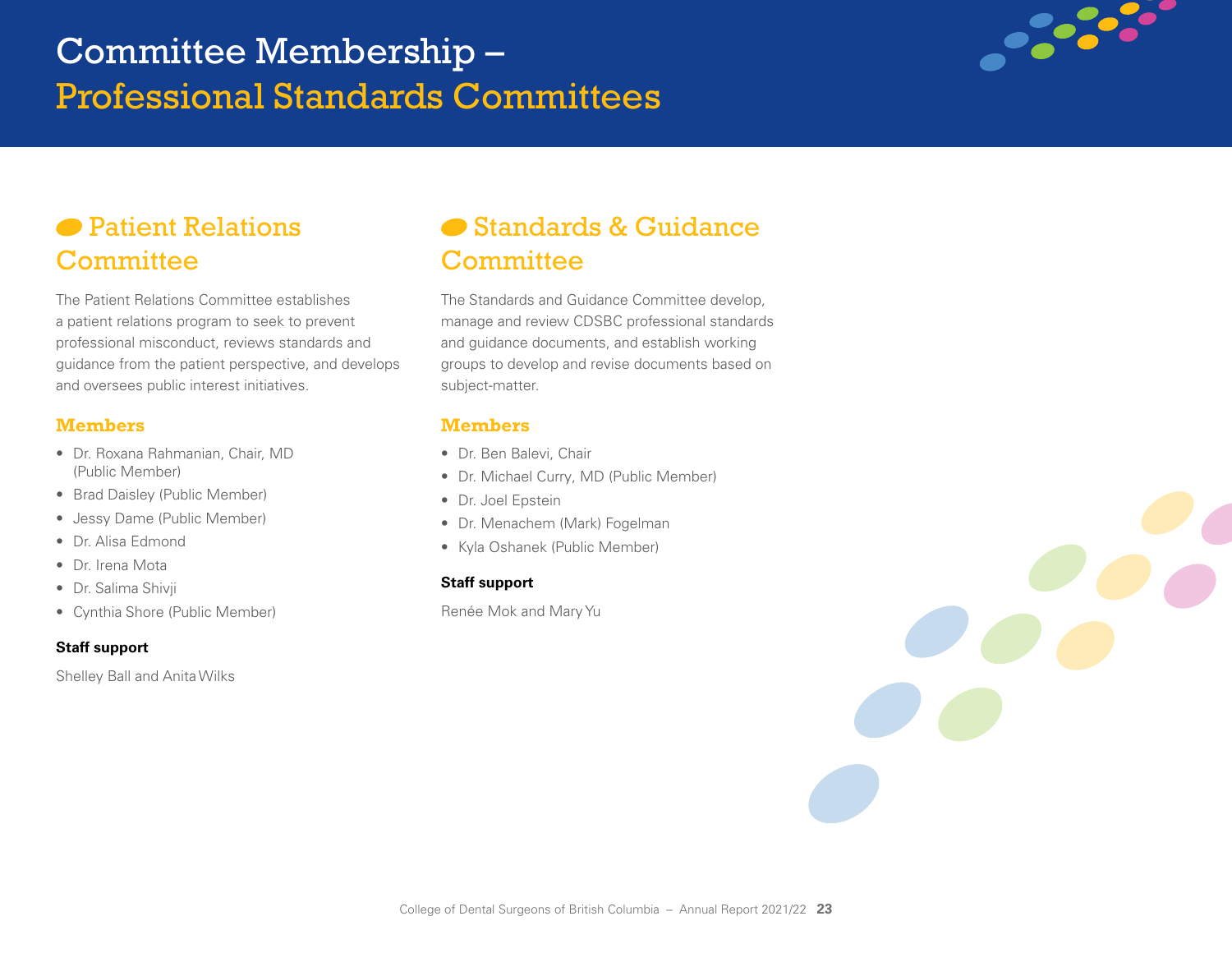

# Appointments **Committee**

The Appointments Committee determines the required knowledge, skills, expertise and diversity required on CDSBC's committees and fills any vacancies on the Board and committees. The goal of the committee is to recommend members with the required skills, knowledge and experience to make decision-making at the College more streamlined and effective.

# **Members**

- Sabina Reitzik, Chair, Board Member, CDA
- Dr. Chris Callen
- Melanie Crombie (Public Member)
- Barb Hambly, Board Member (Public Member)

# **Staff support**

Nancy Crosby and Joyce Johner

# Audit & Risk **Committee**

The Audit and Risk Committee's mandate is to assist the Board in fulfilling its obligations and oversight responsibilities relating to financial planning and reporting, the audit process, internal control systems and risk management.

# **Members**

- Julie Guenkel, Chair, CPA (Public Member)
- Thomas Chan (Public Member)
- Dr. Alexander Hird, Board Member
- Melanie Maracle (Public Member)
- Dr. Richard Wilczek, Board Member

# **Staff support**

Karen England and Dan Zeng

# Human Resources and Remuneration Committee

The Human Resources and Remuneration Committee is responsible for overseeing the employment and evaluation of the Registrar/CEO, and reviewing the College's policies with regards to human resources.

# **Members**

- Donna Wilson, Chair (Public Member)
- Dr. Lynn Stevenson, PhD, Board Member (Public Member)
- Kim Trottier, Board Member, Dental Therapist
- Barbara Quinn (Public Member)
- Guangbin Yan (Public Member)

# **Staff support**

Nancy Crosby and Joyce Johner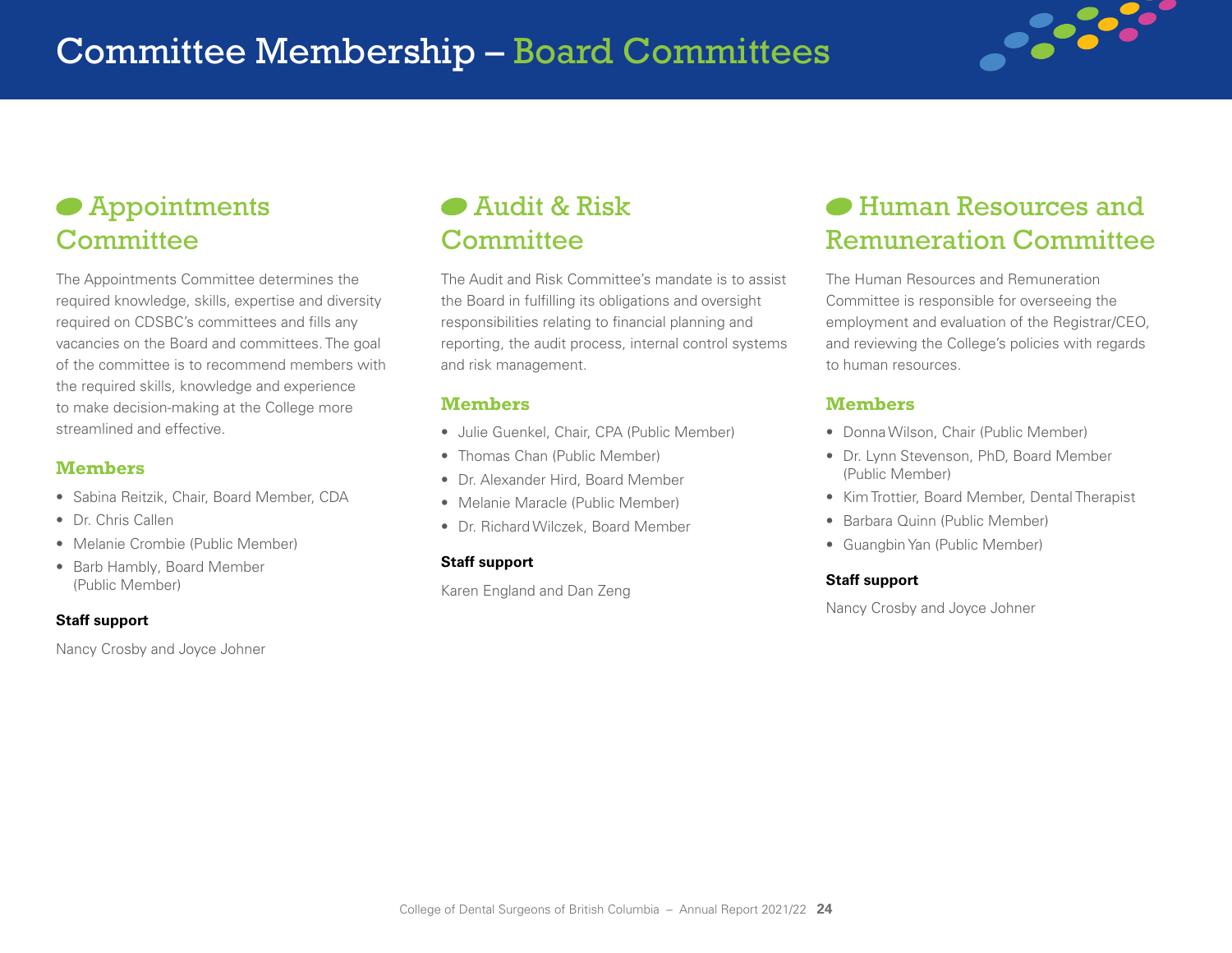# <span id="page-26-0"></span>Consolidated Financial **Statements**

28 February 2022

| Independent Auditors' Report                    |
|-------------------------------------------------|
|                                                 |
| Consolidated Statement of Financial Position 27 |
| Consolidated Statement of Operations  28        |
| <b>Consolidated Statement of Changes</b>        |
|                                                 |
|                                                 |
| Consolidated Statement of Cash Flows  30        |



#### Independent Auditors' Report  $\bullet\bullet\bullet\bullet$

# **TO THE BOARD OF COLLEGE OF DENTAL SURGEONS OF BRITISH COLUMBIA**

# **Opinion**

We have audited the consolidated financial statements of College of Dental Surgeons of British Columbia (the "College"), which comprise:

- the consolidated statement of financial position as at February 28, 2022;
- the consolidated statement of operations for the year then ended;
- the consolidated statement of changes in net assets for the year then ended;
- the consolidated statement of cash flows for the year then ended; and
- the notes to the consolidated financial statements, including a summary of significant accounting policies.

In our opinion, the accompanying consolidated financial statements present fairly, in all material respects, the consolidated financial position of the College as at February 28, 2022, and its results of operations and its cash flows for the year then ended in accordance with Canadian accounting standards for not-for-profit organizations.

# **Basis for Opinion**

We conducted our audit in accordance with Canadian generally accepted auditing standards. Our responsibilities under those standards are further described in the *Auditors' Responsibilities for the Audit of the Consolidated Financial Statements* section of our report. We are independent of the College in accordance with the ethical requirements that are relevant to our audit of the consolidated financial statements in Canada, and we have fulfilled our other ethical responsibilities in accordance with these requirements. We believe that the audit evidence we have obtained is sufficient and appropriate to provide a basis for our opinion.

# **Responsibilities of Management and Those Charged with Governance for the Consolidated Financial Statements**

Management is responsible for the preparation and fair presentation of the consolidated financial statements in accordance with ASNPO, and for such internal control as management determines is necessary to enable the preparation of consolidated financial statements that are free from material misstatement, whether due to fraud or error.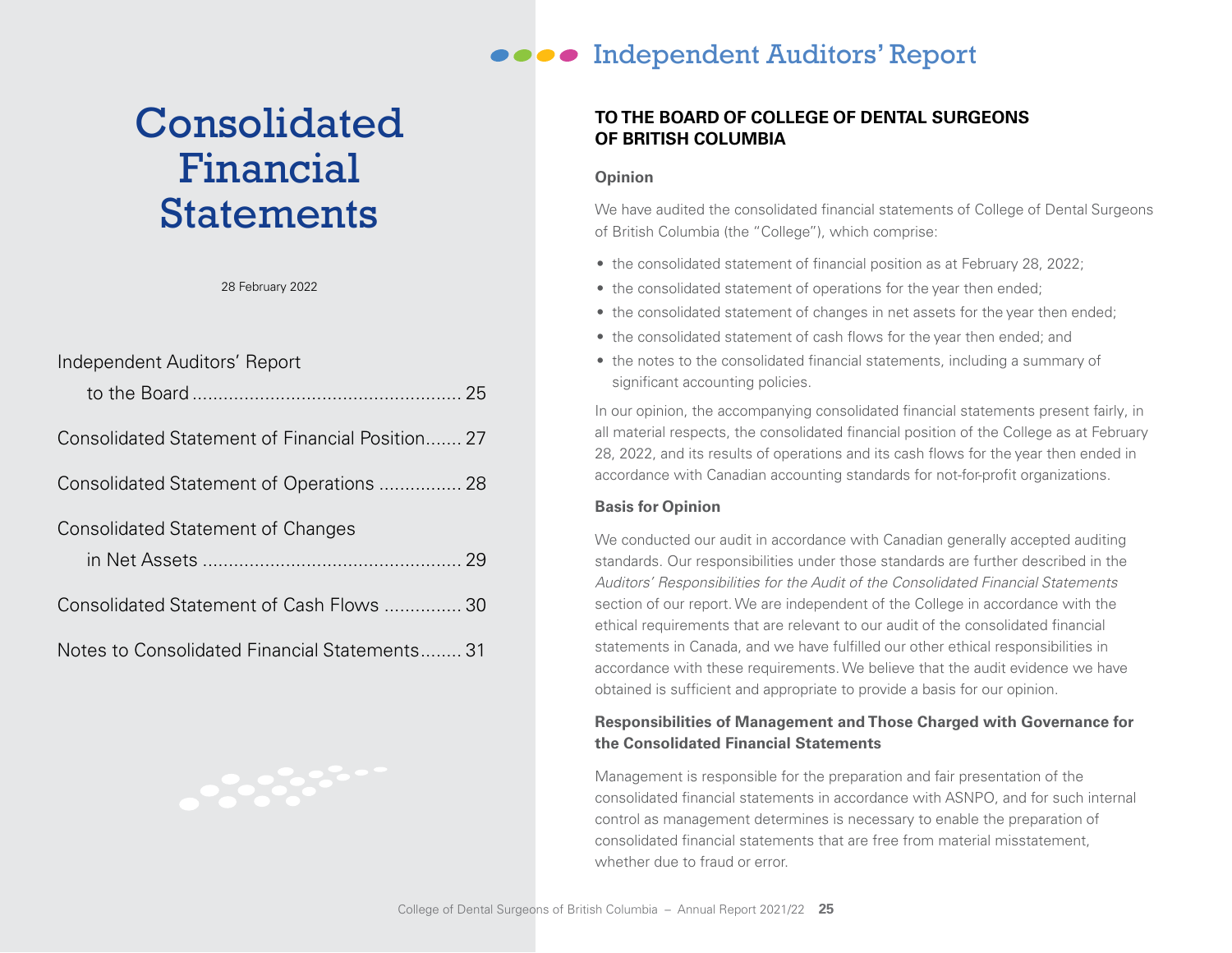In preparing the consolidated financial statements, management is responsible for assessing the College's ability to continue as a going concern, disclosing, as applicable, matters related to going concern and using the going concern basis of accounting unless management either intends to liquidate the College or to cease operations, or has no realistic alternative but to do so.

Those charged with governance are responsible for overseeing the College's financial reporting process.

### **Auditors' Responsibilities for the Audit of the Consolidated Financial Statements**

Our objectives are to obtain reasonable assurance about whether the consolidated financial statements as a whole are free from material misstatement, whether due to fraud or error, and to issue an auditors' report that includes our opinion. Reasonable assurance is a high level of assurance, but is not a guarantee that an audit conducted in accordance with Canadian generally accepted auditing standards will always detect a material misstatement when it exists. Misstatements can arise from fraud or error and are considered material if, individually or in the aggregate, they could reasonably be expected to influence the economic decisions of users taken on the basis of these consolidated financial statements. As part of an audit in accordance with Canadian generally accepted auditing standards, we exercise professional judgment and maintain professional skepticism throughout the audit. We also:

- Identify and assess the risks of material misstatement of the consolidated financial statements, whether due to fraud or error, design and perform audit procedures responsive to those risks, and obtain audit evidence that is sufficient and appropriate to provide a basis for our opinion. The risk of not detecting a material misstatement resulting from fraud is higher than for one resulting from error, as fraud may involve collusion, forgery, intentional omissions, misrepresentations, or the override of internal control.
- Obtain an understanding of internal control relevant to the audit in order to design audit procedures that are appropriate in the circumstances, but not for the purpose of expressing an opinion on the effectiveness of the College's internal control.
- Evaluate the appropriateness of accounting policies used and the reasonableness of accounting estimates and related disclosures made by management.
- Conclude on the appropriateness of management's use of the going concern basis of accounting and, based on the audit evidence obtained, whether a material uncertainty exists related to events or conditions that may cast significant doubt on the College's ability to continue as a going concern. If we conclude that a material uncertainty exists, we are required to draw attention in our report to the related disclosures in the consolidated financial statements or, if such disclosures are inadequate, to modify our opinion. Our conclusions are based on the audit evidence obtained up to the date of our auditors' report. However, future events or conditions may cause the College to cease to continue as a going concern.
- Evaluate the overall presentation, structure and content of the consolidated financial statements, including the disclosures, and whether the consolidated financial statements represent the underlying transactions and events in a manner that achieves fair presentation.
- Obtain sufficient appropriate audit evidence regarding the financial information of the entities or business activities within the College to express an opinion on the financial statements. We are responsible for the direction, supervision and performance of the group audit. We remain solely responsible for our audit opinion.

We communicate with those charged with governance regarding, among other matters, the planned scope and timing of the audit and significant audit findings, including any significant deficiencies in internal control that we identify during our audit.

Smythe LLP

**Chartered Professional Accountants** Vancouver, British Columbia May 25, 2022

1700 - 475 Howe St. Vancouver, B.C. V6C 2B3 **T:** 604 687 1231 **F:** 604 688 4675 **smythecpa.com**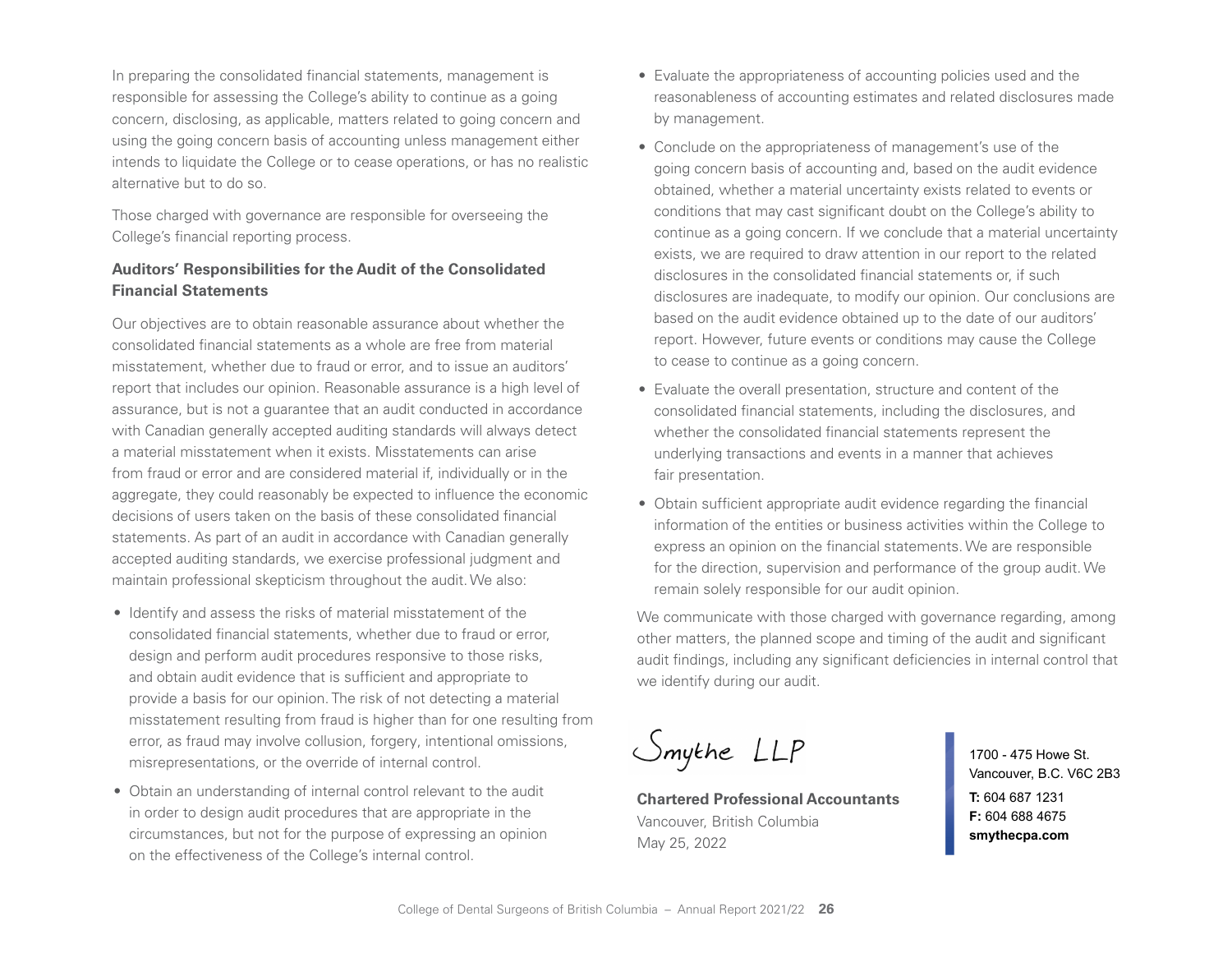#### Consolidated Statement of Financial Position  $\bullet\bullet\bullet\bullet$

**Approved on behalf of the Board:**

Board Chair

Coul Ney

Board Member

Darbara Hanbly

|                                           | <b>February 28, 2022</b> |                | February 28, 2021 |
|-------------------------------------------|--------------------------|----------------|-------------------|
| <b>ASSETS</b>                             |                          |                |                   |
| <b>Current</b>                            |                          |                |                   |
| Cash and cash equivalents                 | \$<br>8,066,381          | \$             | 14,885,611        |
| Temporary investments (note 4)            | 8,771,500                |                | 8,564,923         |
| Accounts receivable                       | 191,770                  |                | 155,923           |
| Prepaid expenses                          | 182,938                  |                | 124,120           |
|                                           | 17,212,589               |                | 23,730,577        |
| <b>Deferred Charges</b>                   | 15,036                   |                | 25,728            |
| Capital Assets (note 5)                   | 3,565,636                |                | 3,560,921         |
|                                           | \$<br>20,793,261         | \$             | 27,317,226        |
| <b>LIABILITIES</b>                        |                          |                |                   |
| <b>Current</b>                            |                          |                |                   |
| Accounts payable and accrued liabilities  | \$<br>983,012            | $\mathfrak{P}$ | 982,608           |
| Deferred revenue                          | 6,982,168                |                | 6,904,779         |
| Due to other professional bodies (note 6) | 131,985                  |                | 6,515,060         |
|                                           | 8,097,165                |                | 14,402,447        |
| <b>NET ASSETS</b>                         |                          |                |                   |
| <b>Unrestricted</b>                       |                          |                |                   |
| Operating                                 | 5,801,161                |                | 5,710,076         |
| College Place Joint Venture               | 17,897                   |                | 154,504           |
| <b>Invested in Capital Assets</b>         | 3,565,636                |                | 3,560,921         |
| <b>Internally Restricted</b>              |                          |                |                   |
| Joint Venture Preservation                | 362,854                  |                | 329,422           |
| Contingency Reserve                       | 2,042,873                |                | 2,033,832         |
| Amalgamation                              | 2,232                    |                | 127,606           |
| HPA Enforcement - Legal                   | 828,395                  |                | 998,418           |
| Health and Monitoring Fund                | 75,048                   |                |                   |
|                                           | 12,696,096               |                | 12,914,779        |
|                                           | \$<br>20,793,261         | \$             | 27,317,226        |
|                                           |                          |                |                   |

See notes to consolidated financial statements

College of Dental Surgeons of British Columbia – Annual Report 2021/22 **27**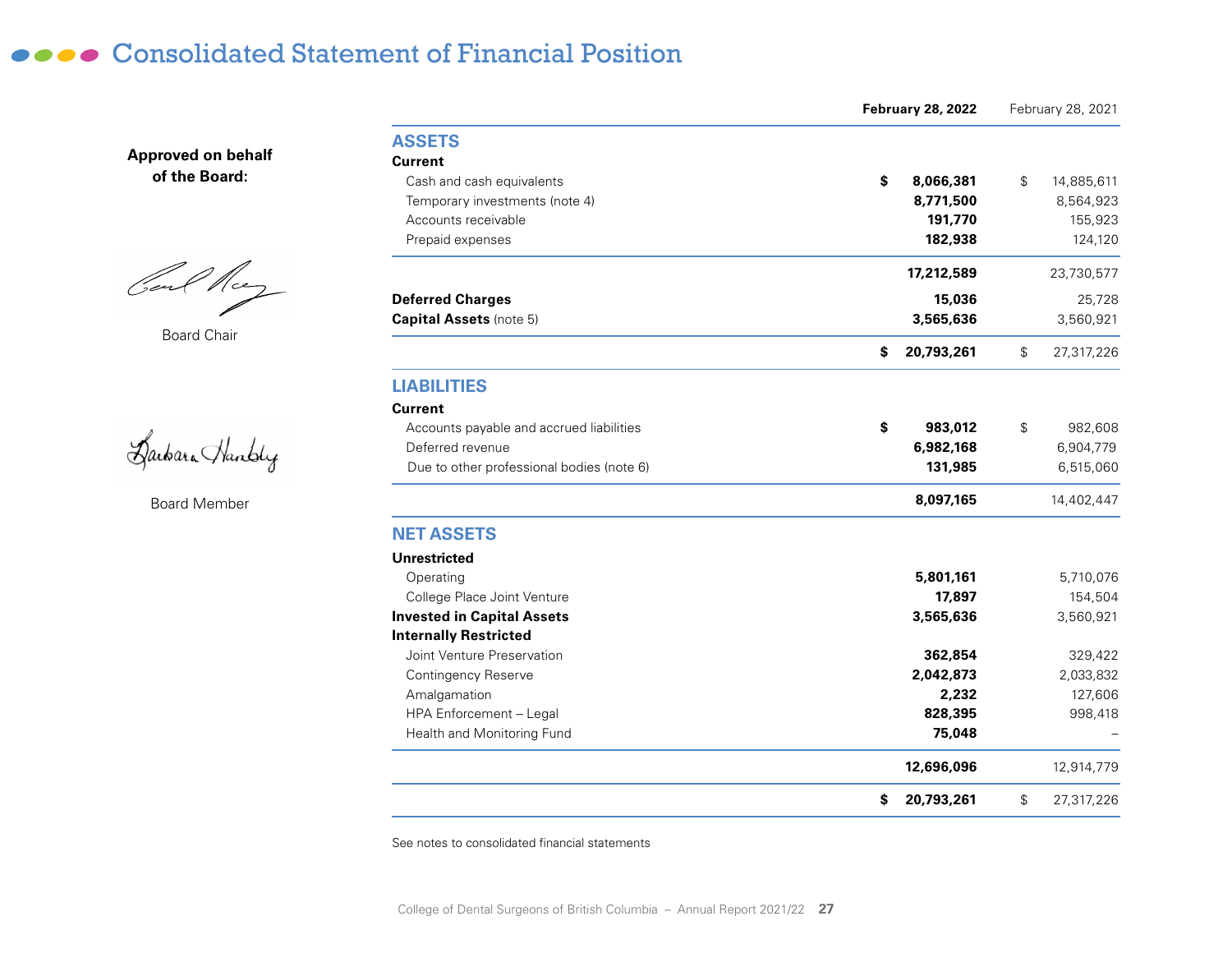# Consolidated Statement of Operations

|                                                                  |                          | <b>Unrestricted Funds</b>      |                                   |                                  |                          | Year Ended               |                               |                                  |                          |                      |
|------------------------------------------------------------------|--------------------------|--------------------------------|-----------------------------------|----------------------------------|--------------------------|--------------------------|-------------------------------|----------------------------------|--------------------------|----------------------|
|                                                                  | Operating                | College Place<br>Joint Venture | Invested in<br>Capital Assets     | Joint<br>Venture<br>Preservation | Contingency<br>Reserve   | Amalgamation             | HPA<br>Enforcement<br>- Legal | Health and<br>Monitoring<br>Fund | February 28,<br>2022     | February 28,<br>2021 |
| <b>Revenues</b>                                                  |                          |                                |                                   |                                  |                          |                          |                               |                                  |                          |                      |
| Certification and registration fees \$7,256,417                  |                          | \$                             | \$                                | $\mathfrak{L}$                   | \$                       | \$                       | $\mathfrak{L}$                | $\mathfrak{P}$                   | 7,256,417<br>\$          | \$7,114,200          |
| Application fees                                                 | 817,542                  |                                |                                   |                                  |                          |                          |                               |                                  | 817,542                  | 713,922              |
| Incorporation, facility assessment                               |                          |                                |                                   |                                  |                          |                          |                               |                                  |                          |                      |
| and other                                                        | 839,710                  |                                | $\overline{a}$                    | $\overline{\phantom{0}}$         | $\overline{\phantom{0}}$ | $\overline{\phantom{0}}$ | $\overline{a}$                | $\qquad \qquad -$                | 839,710                  | 683,026              |
| Interest and miscellaneous                                       | 103,286                  |                                |                                   | $\overline{\phantom{0}}$         | 9,041                    |                          |                               | $\equiv$                         | 112,327                  | 205,045              |
| Rental                                                           | $\overline{\phantom{a}}$ | 618,874                        | $\overline{\phantom{0}}$          | $\overline{\phantom{0}}$         | $\overline{a}$           | $\overline{a}$           | $\overline{\phantom{0}}$      | $\overline{\phantom{0}}$         | 618,874                  | 463,200              |
|                                                                  | 9,016,955                | 618,874                        | $\overline{\phantom{0}}$          | $\qquad \qquad -$                | 9,041                    | $\overline{\phantom{0}}$ | $\overline{\phantom{0}}$      | $\equiv$                         | 9,644,870                | 9,179,393            |
| <b>Expenses</b>                                                  |                          |                                |                                   |                                  |                          |                          |                               |                                  |                          |                      |
| Salaries and benefits                                            | 6,415,971                |                                |                                   |                                  |                          |                          |                               | $\overline{\phantom{0}}$         | 6,415,971                | 5,922,151            |
| General and administrative (note 7)                              | 833,299                  |                                |                                   |                                  |                          |                          |                               | $\overline{\phantom{0}}$         | 833,299                  | 896,216              |
| Consulting fees                                                  | 261,715                  |                                |                                   |                                  |                          |                          |                               | $\overline{\phantom{0}}$         | 261,715                  | 345,555              |
| Meetings and travel                                              | 19,793                   |                                |                                   | $\equiv$                         |                          |                          |                               | $\equiv$                         | 19,793                   | 60,971               |
| Committees                                                       | 250,282                  |                                |                                   | $\overline{\phantom{0}}$         | $\overline{\phantom{0}}$ | $\overline{\phantom{0}}$ | $\overline{\phantom{0}}$      | $\overline{\phantom{m}}$         | 250,282                  | 252,674              |
| Honorariums                                                      | 312,057                  |                                |                                   |                                  |                          |                          |                               | $\overline{\phantom{m}}$         | 312,057                  | 119,178              |
| Professional fees                                                | 119,043                  |                                |                                   |                                  |                          |                          |                               | $\overline{\phantom{m}}$         | 119,043                  | 103,655              |
| Building occupancy (note 8)                                      | $\overline{\phantom{a}}$ | 512,395                        |                                   | $\overline{\phantom{0}}$         | $\overline{\phantom{0}}$ |                          |                               | $\qquad \qquad -$                | 512,395                  | 385,933              |
| Loss on disposal of capital asset                                | $\overline{\phantom{0}}$ |                                |                                   |                                  |                          |                          |                               | $\overline{\phantom{0}}$         | $\overline{\phantom{m}}$ | 1,020                |
| Amortization of deferred charges                                 | $\overline{\phantom{m}}$ | 15,179                         |                                   |                                  |                          |                          |                               | $\overline{\phantom{0}}$         | 15,179                   | 14,422               |
| Amortization of capital assets                                   | $\qquad \qquad -$        | $\overline{\phantom{0}}$       | 324,564                           |                                  | $\overline{a}$           |                          |                               | $\overline{\phantom{0}}$         | 324,564                  | 339,778              |
|                                                                  | 8,212,160                | 527,574                        | 324,564                           | $\overline{\phantom{a}}$         | $\overline{a}$           | $\overline{\phantom{0}}$ | $\overline{a}$                | $\overline{\phantom{0}}$         | 9,064,298                | 8,441,553            |
| <b>Restricted Fund Expenses</b>                                  |                          |                                |                                   |                                  |                          |                          |                               |                                  |                          |                      |
| Amalgamation                                                     |                          |                                |                                   |                                  |                          | 725,374                  |                               |                                  | 725,374                  | 47,394               |
| Information technology                                           |                          |                                |                                   |                                  |                          | $\overline{a}$           |                               | $\equiv$                         |                          |                      |
| HPA Enforcement - Legal                                          |                          |                                |                                   |                                  |                          | $\equiv$                 | 170,023                       | $\equiv$                         | 170,023                  | 229,221              |
| Health and Monitoring Fund                                       |                          |                                | $\overline{\phantom{0}}$          |                                  | $\overline{a}$           | $\overline{a}$           | $\equiv$                      | 24,952                           | 24,952                   |                      |
|                                                                  |                          |                                |                                   |                                  | $\overline{a}$           | 725,374                  | 170,023                       | 24,952                           | 920,349                  | 276,615              |
| <b>Excess (Deficiency) of Revenues</b><br>over Expenses for Year | \$<br>804,795            | 91,300<br>\$                   | $\mathfrak{L}$<br>$(324, 564)$ \$ | $\overline{\phantom{0}}$         | $\mathcal{S}$<br>9.041   | \$(725, 374)             | \$(170.023)                   | $\mathfrak{P}$<br>(24, 952)      | \$ (339,777)             | 461,225<br>\$        |

See notes to consolidated financial statements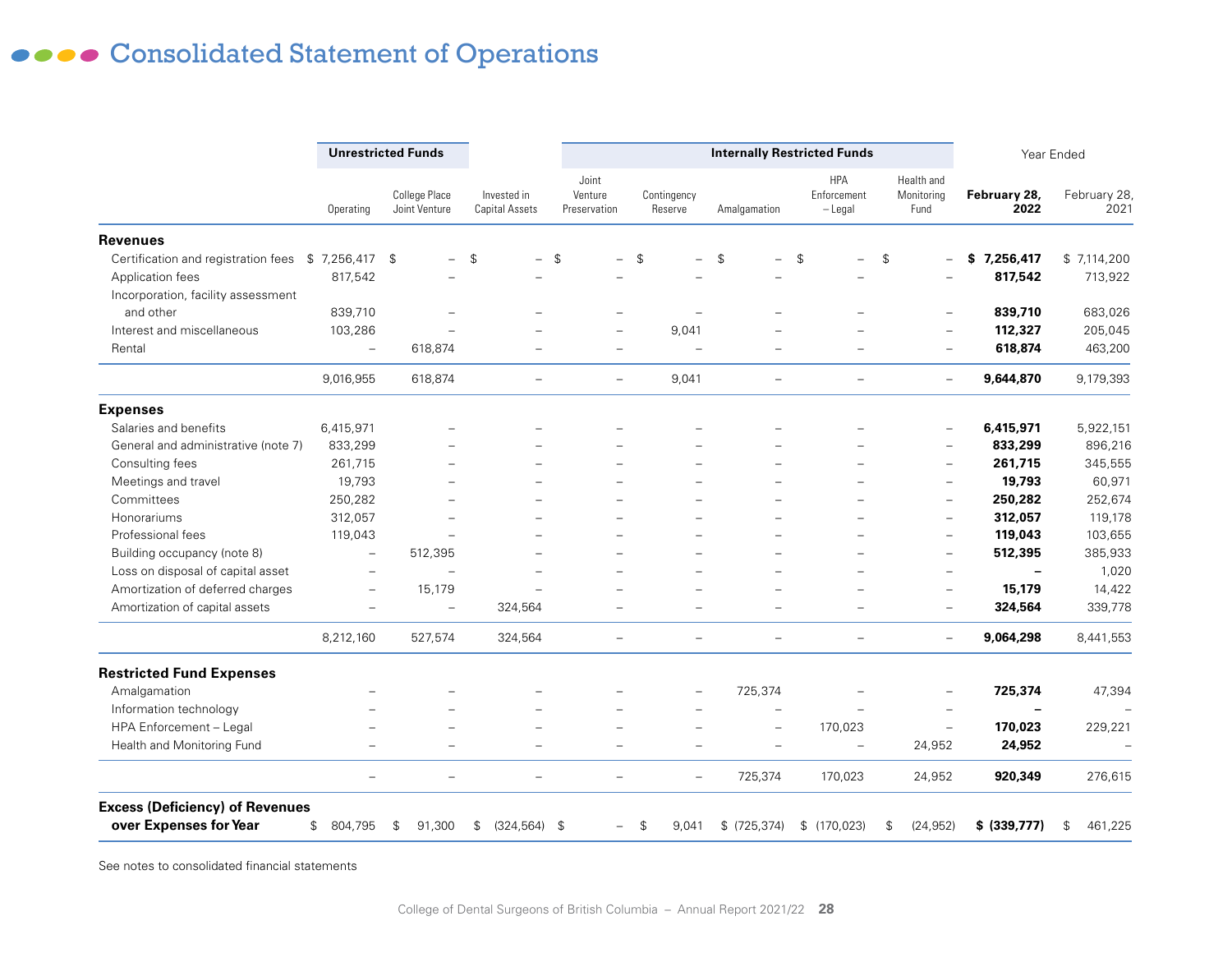# Consolidated Statement of Changes in Net Assets

|                                                           |             | <b>Unrestricted Funds</b>      | <b>Internally Restricted Funds</b>   |      |                                  |                          |   |              |    |                                      |    | Total                            |                      |                      |
|-----------------------------------------------------------|-------------|--------------------------------|--------------------------------------|------|----------------------------------|--------------------------|---|--------------|----|--------------------------------------|----|----------------------------------|----------------------|----------------------|
|                                                           | Operating   | College Place<br>Joint Venture | Invested in<br><b>Capital Assets</b> |      | Joint<br>Venture<br>Preservation | Contingency<br>Reserve   |   | Amalgamation |    | <b>HPA</b><br>Enforcement<br>– Legal |    | Health and<br>Monitoring<br>Fund | February 28,<br>2022 | February 28,<br>2021 |
| <b>Balance, Beginning of Year</b>                         | \$5,710,076 | 154,504<br>S                   | \$3,560,921                          | S    | 329,422                          | \$2,033,832              | S | 127,606      | S. | 998,418                              | S. | $-$                              | \$12,914,779         | \$12,335,489         |
| Excess (deficiency) of revenues<br>over expenses for year | 804,795     | 91,300                         | (324, 564)                           |      | $\qquad \qquad -$                | 9,041                    |   | (725, 374)   |    | (170, 023)                           |    | (24, 952)                        | (339,777)            | 461,225              |
| For capital asset purchases                               | (9,099)     | (320, 180)                     | 329,279                              |      |                                  |                          |   |              |    |                                      |    | -                                |                      |                      |
| Other capital adjustments (note 8)                        | 121,094     |                                |                                      |      |                                  |                          |   |              |    |                                      |    | $\overline{\phantom{0}}$         | 121,094              | 118,065              |
| Contributions to Joint Venture<br>Preservation            | -           | (33, 432)                      | $\qquad \qquad -$                    |      | 33,432                           | $\overline{\phantom{m}}$ |   |              |    |                                      |    |                                  |                      |                      |
| Interfund transfers                                       | (825, 705)  | 125,705                        |                                      |      |                                  | Ξ.                       |   | 600,000      |    | $\overline{\phantom{0}}$             |    | 100,000                          |                      |                      |
|                                                           | 91,085      | (136, 607)                     | 4,715                                |      | 33,432                           | 9,041                    |   | (125, 374)   |    | (170, 023)                           |    | 75,048                           | (218, 683)           | 579,290              |
| <b>Balance, End of Year</b>                               | \$5,801,161 | 17,897<br>-S                   | \$3,565,636                          | - \$ | 362,854                          | \$2,042,873              | S | 2,232        | \$ | 828,395                              | S. | 75,048                           | \$12,696,096         | \$12,914,779         |

See notes to consolidated financial statements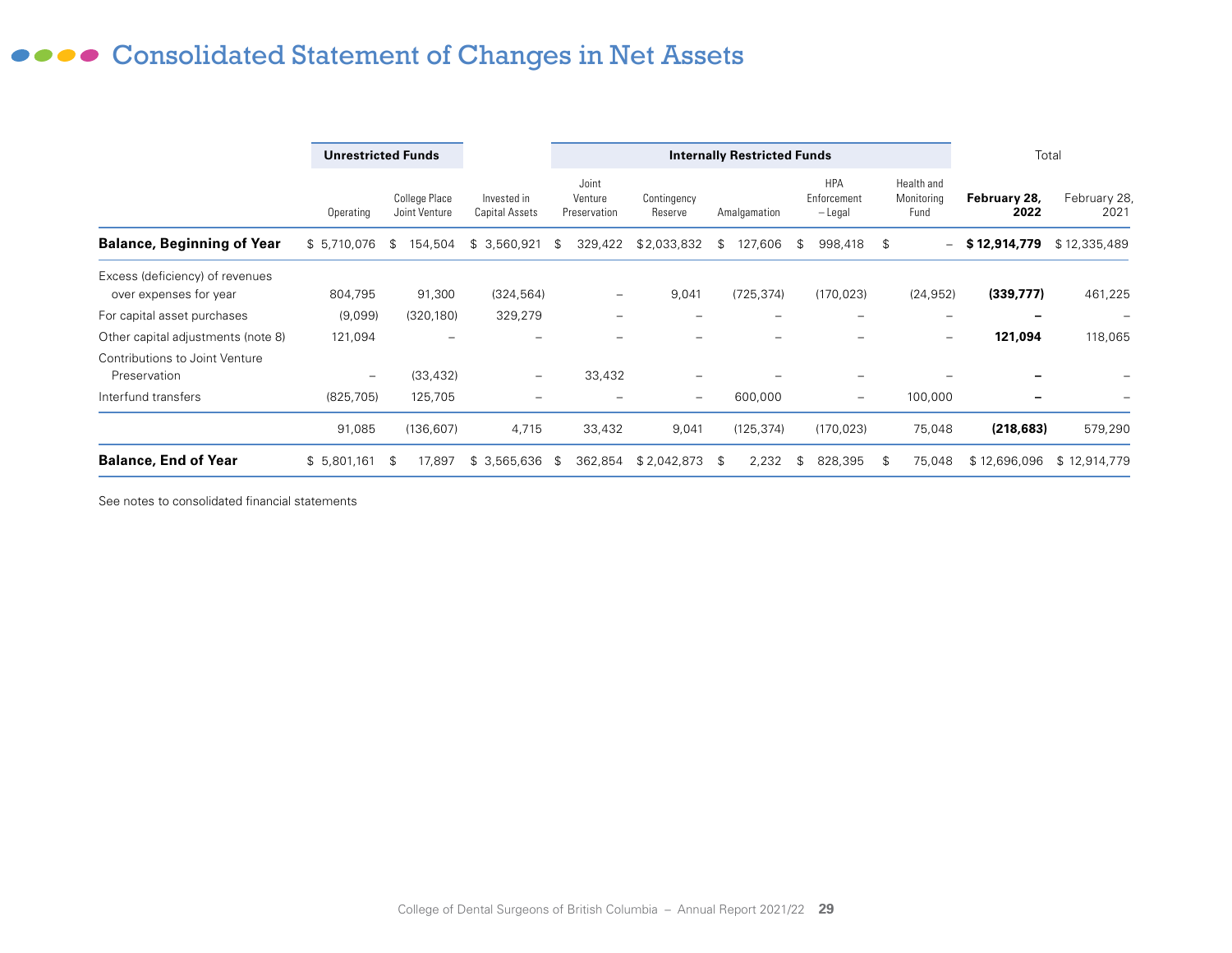# Consolidated Statement of Cash Flows

|                                                        | Year Ended               |                   |            |  |  |
|--------------------------------------------------------|--------------------------|-------------------|------------|--|--|
|                                                        | <b>February 28, 2022</b> | February 28, 2021 |            |  |  |
| <b>Operating Activities</b>                            |                          |                   |            |  |  |
| Excess (deficiency) of revenues over expenses          | \$<br>(339,777)          | \$                | 461,225    |  |  |
| Items not involving cash                               |                          |                   |            |  |  |
| Loss on disposal of capital assets                     |                          |                   | 1,020      |  |  |
| Amortization of capital assets                         | 324,564                  |                   | 339,778    |  |  |
| Amortization of deferred charges                       | 15,179                   |                   | 14,422     |  |  |
|                                                        | (34)                     |                   | 816,445    |  |  |
| Changes in non-cash working capital                    |                          |                   |            |  |  |
| Accounts receivable                                    | (35, 847)                |                   | (6,826)    |  |  |
| Prepaid expenses                                       | (58, 818)                |                   | 78,182     |  |  |
| Accounts payable and accrued liabilities               | 404                      |                   | 103,595    |  |  |
| Due to other professional bodies                       | (6, 383, 075)            |                   | 146,337    |  |  |
| Deferred charges                                       | (4, 488)                 |                   | (1, 952)   |  |  |
| Deferred revenue                                       | 77,389                   |                   | 309,391    |  |  |
| Capital adjustment (note 8)                            | 121,094                  |                   | 118,065    |  |  |
|                                                        | (6, 283, 341)            |                   | 746,792    |  |  |
| <b>Cash Provided by (Used in) Operating Activities</b> | (6, 283, 375)            |                   | 1,563,237  |  |  |
| <b>Investing Activities</b>                            |                          |                   |            |  |  |
| Purchase of investments, net                           | (206, 577)               |                   | (986, 322) |  |  |
| Purchase of capital assets                             | (329, 278)               |                   | (7,989)    |  |  |
| <b>Cash Used in Investing Activities</b>               | (535, 855)               |                   | (994, 311) |  |  |
| Inflow (Outflow) of Cash                               | (6, 819, 230)            |                   | 568,926    |  |  |
| <b>Cash and Cash Equivalents, Beginning of Year</b>    | 14,885,611               |                   | 14,316,685 |  |  |
| <b>Cash and Cash Equivalents, End of Year</b>          | \$<br>8,066,381          | \$                | 14,885,611 |  |  |
| <b>Represented by:</b>                                 |                          |                   |            |  |  |
| Cash                                                   | \$<br>6,835,214          | \$                | 13,657,372 |  |  |
| Investment savings accounts                            | 1,231,167                |                   | 1,228,239  |  |  |
|                                                        | \$<br>8,066,381          | \$                | 14,885,611 |  |  |

See notes to consolidated financial statements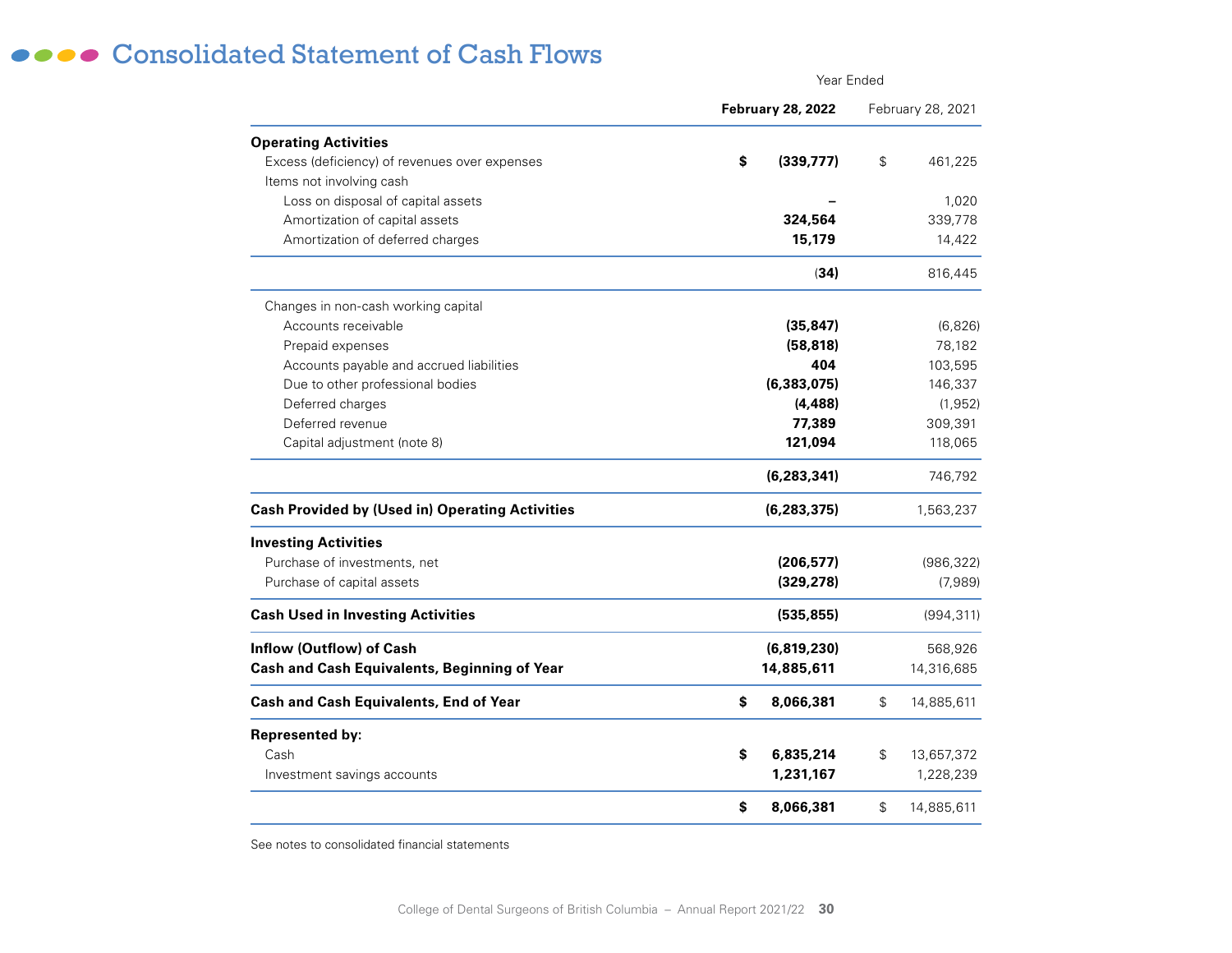# **ORCO** Notes to Consolidated Financial Statements

### **1. NATURE OF OPERATIONS**

College of Dental Surgeons of British Columbia (the "College") was formed to protect the public interest in matters relating to dentistry. The College is governed by the *Health Professions Act* as of April 3, 2009, and, prior to April 3, 2009, the College administered the *Dentists Act*.

The College is a not-for-profit organization established under the *Dentists Act* (1908), and is exempt from income tax under section 149(1)(c) of the *Income Tax Act* (Canada).

# **2. SIGNIFICANT ACCOUNTING POLICIES**

The financial statements of the College were prepared in accordance with Canadian accounting standards for not-for-profit organizations ("ASNPO") and include the following significant accounting policies.

#### **(a) College Place Joint Venture (the "Joint Venture")**

The College accounts for its 70% interest in the Joint Venture by proportionately consolidating the Joint Venture in these financial statements. All transactions between the College and the Joint Venture are eliminated on consolidation.

#### **(b) Net assets**

#### (i) Unrestricted

Unrestricted net assets represent cumulative excess of revenues over expenses since inception, net of amounts recorded in the below categories, and is segregated between the operations of the College and the Joint Venture.

#### *Operating*

Revenue and expenses for operations and administration are reported in the operating fund.

#### *College Place Joint Venture*

Revenue and expenses from operations of the property situated at 1765 West 8 Avenue, Vancouver, BC, are reported in the College Place Joint Venture fund.

#### (ii) Invested in capital assets

Invested in capital assets represents cumulative amounts spent on capital assets, net of amounts amortized, less any outstanding debt used to finance capital asset additions. The balance in this account is not available for spending unless the College was to dispose of its capital assets.

#### (iii) Internally restricted

The Joint Venture Preservation Fund represents amounts set aside for future projects related to the building. This fund is comprised of the Joint Venture's Repairs and Maintenance Reserve Fund and the College's College Place Preservation Fund.

The Contingency Reserve Fund represents amounts set aside for unanticipated or unbudgeted expenses which are consistent with the objectives of the College. Any disbursements from the Contingency Reserve Fund require a special resolution of the Board.

The HPA Enforcement – Legal Fund represents amounts set aside to fund legal and related costs for discipline hearings, judicial reviews of complaints and discipline processes, investigation and prosecution of illegal/unauthorized practice matters, and challenges to registration decisions.

The Health and Monitoring Fund represents amounts set aside to cover a number of possible contingencies, including Independent Medical Evaluation ("IME") and assessment expenses, support of registrants suffering from health conditions, and legal expenses for health and monitoring related human rights claims.

The Amalgamation Fund represents amounts set aside for costs related to pursuing amalgamation with three other oral health profession regulators.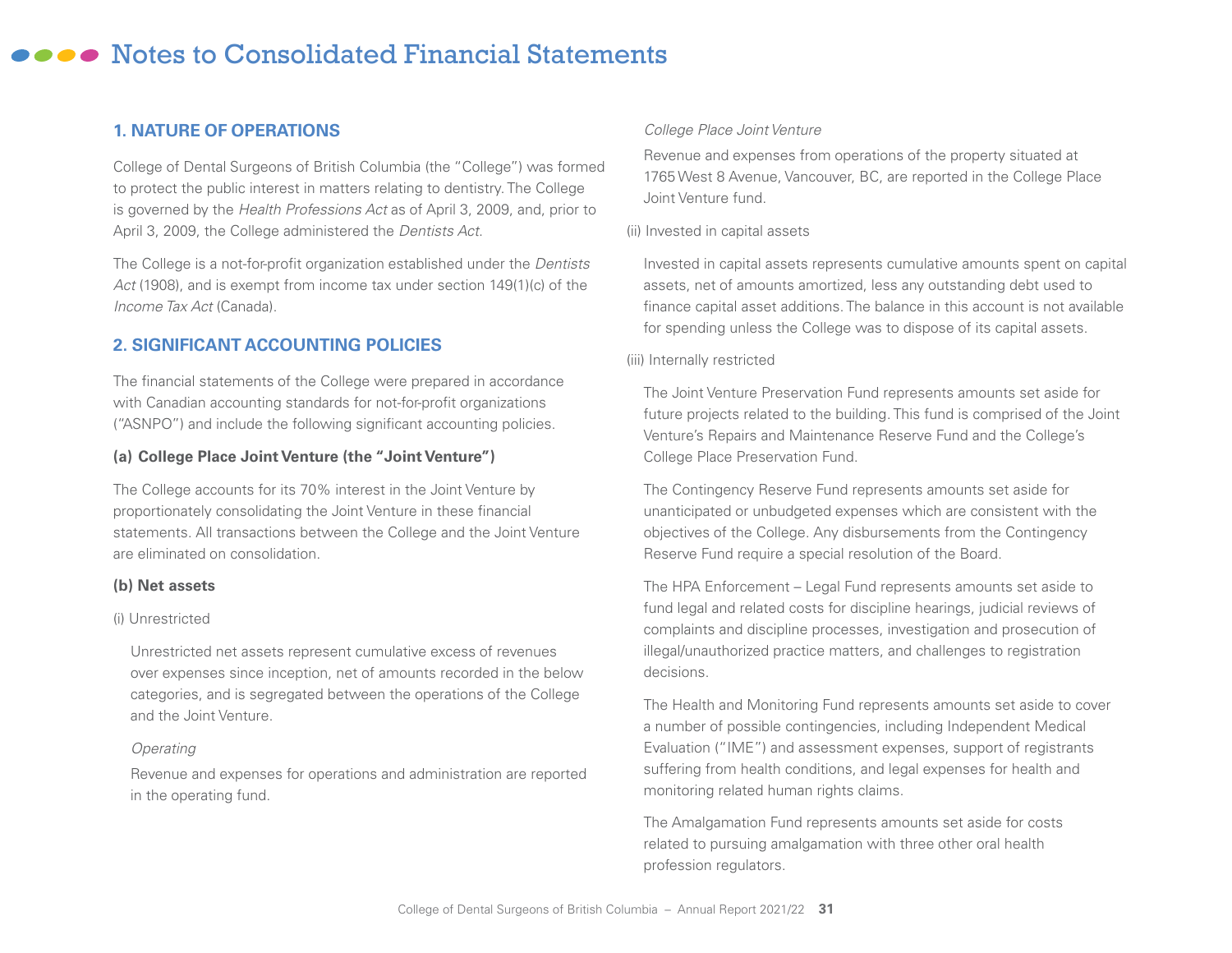# **ORCO** Notes to Consolidated Financial Statements

#### **(c) Cash and cash equivalents**

Cash and cash equivalents include investment savings accounts and term deposits with a maturity period of three months or less from the date of acquisition or those that are cashable at any time.

#### **(d) Temporary investments**

Temporary investments consisting of guaranteed investment certificates and money market mutual funds are carried at fair market value.

#### **(e) Amortization**

Capital assets are recorded at historical cost less accumulated amortization. Amortization is provided on the basis of estimated useful lives at the following annual rates:

#### College of Dental Surgeons of British Columbia

| <b>Building</b>                | - 25 years straight line  |
|--------------------------------|---------------------------|
| Office renovations             | - 10 years straight line  |
| Office furniture and equipment | $-10$ years straight line |
| Computer equipment             | $-3$ years straight line  |

College Place Joint Venture

| Building                       | - 25 years straight line   |
|--------------------------------|----------------------------|
| Office furniture and equipment | $-10-20\%$ declining value |

### **(f) Impairment of property and equipment**

Capital assets are tested for impairment whenever events or changes in circumstances indicate that their carrying amount may not be recoverable. An impairment loss is recognized when the carrying amounts of these assets exceed their estimated fair value.

#### **(g) Revenue recognition**

(i) Certification and registration fees are recognized as revenue in the fiscal year to which they relate. Deferred revenue represents such amounts received in advance of the year to which they relate.

- (ii) Application fees are recognized as revenue when payment is received.
- (iii) Incorporation, facility assessment and other revenues include incorporation fees, facility assessment fees, administration and reinstatement fees. Incorporation, facility assessment and other revenues are recognized as revenue when services have been rendered and billed.
- (iv) Rents earned through the College's 70% interest in the Joint Venture on a month-to-month basis are recognized as they become due. Rents from leases with rent steps are accounted for on a straight-line basis over the term of the lease. The difference between the contractual amounts due and the straight-line rental revenue recognized is recorded as accounts receivable or deferred revenue.
- (v) Interest revenue is recognized based on the passage of time according to the terms of the instrument giving rise to the revenue.

#### **(h) Use of estimates**

The preparation of these consolidated financial statements in conformity with ASNPO requires management to make estimates and assumptions that affect the reported amounts of assets and liabilities, the disclosure of contingent assets and liabilities at the date of the financial statements, and the reported amounts of revenues and expenses during the reporting period. Significant estimates include the useful lives and impairment of capital assets, accrual of liabilities, and recoverability of accounts receivable. While management believes these estimates are reasonable, actual results could differ from those estimates and could impact future results of operations and cash flows.

#### **(i) Deferred charges**

Commission costs relating to the leasing of rental units and tenant inducements are amortized over the terms of the leases to which they relate.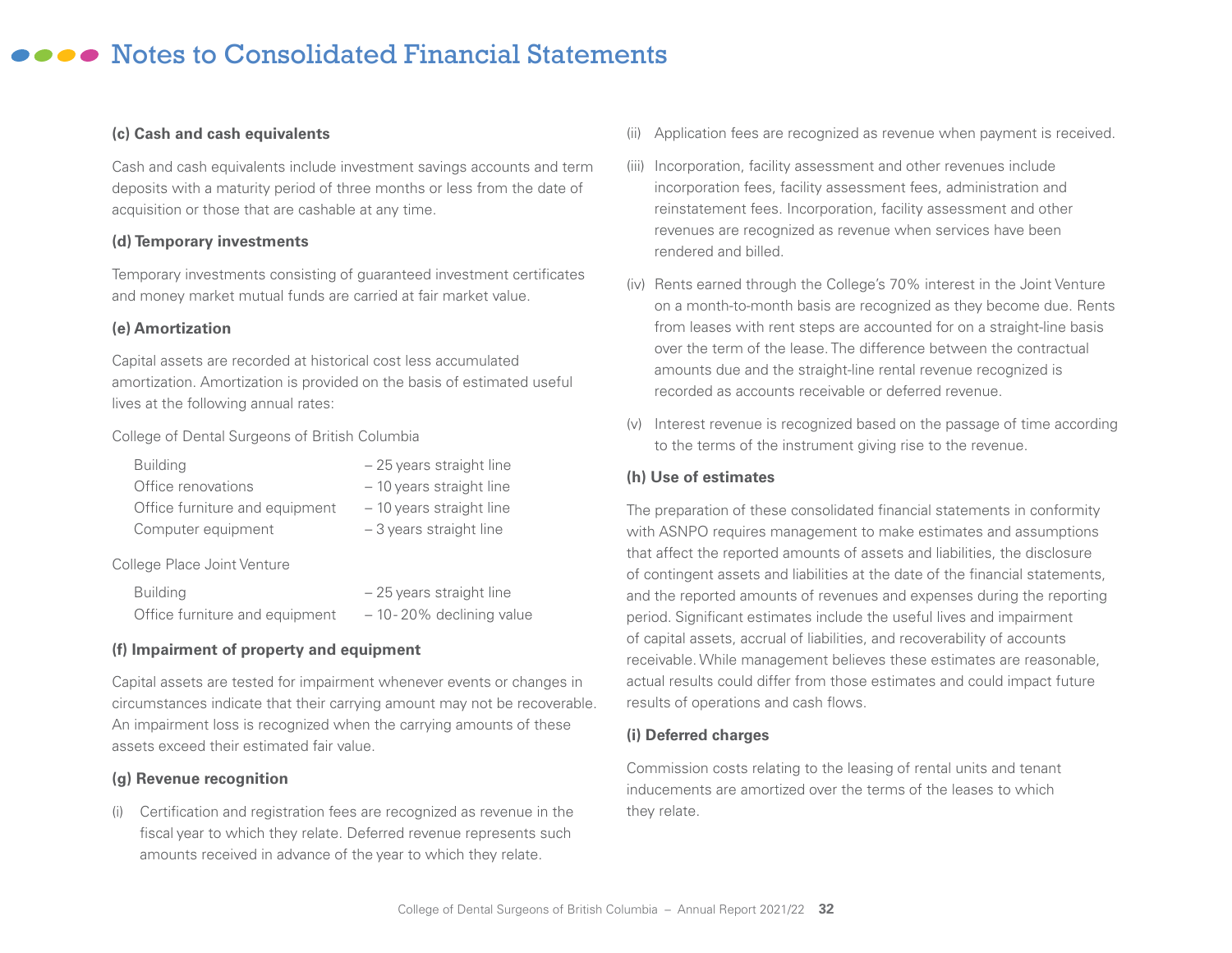# **3. FINANCIAL INSTRUMENTS**

#### **(a) Credit risk**

Credit risk is the risk that one party to a financial instrument will cause a financial loss for the other party by failing to discharge an obligation.

The College's financial assets that are exposed to credit risk consist of cash and cash equivalents, accounts receivable, and temporary investments. The risk associated with cash and investments is minimized as cash and investments are placed with major financial institutions and an insured credit union. The risk associated with accounts receivable is minimal given the College's history of collecting substantially all of its outstanding accounts receivable within 30 days.

### **(b) Interest rate risk**

Interest rate risk consists of two components:

(i) To the extent that payments made or received on the College's monetary assets and liabilities are affected by changes in prevailing market interest rates, the College is exposed to interest rate cash flow risk.

(ii) To the extent that market rates differ from the interest rates on the College's monetary assets and liabilities, the College is exposed to interest rate price risk. The College is exposed to interest rate price risk on its cash equivalents and investments to the extent the market interest rate differs from the interest rate of the investments.

The College is not exposed to significant interest rate risk due to the shortterm nature of its financial assets.

### **(c) Liquidity risk**

Liquidity risk is the risk that the College will encounter difficulty in meeting obligations associated with financial liabilities.

The College is exposed to this risk mainly in respect of its accounts payable and accrued liabilities. Cash flow from operations provides a substantial portion of the College's cash requirements. Additional cash requirements are provided by the College's reserves.

# **4. TEMPORARY INVESTMENTS**

The investments consist of guaranteed investment certificates and money market mutual funds held at a chartered bank and an insured credit union. The fixed income investments earn interest at 0.25% to 1.18% (2021 - 0.25% to 1.91%) per annum and mature April 25, 2022 to Jan 26, 2023.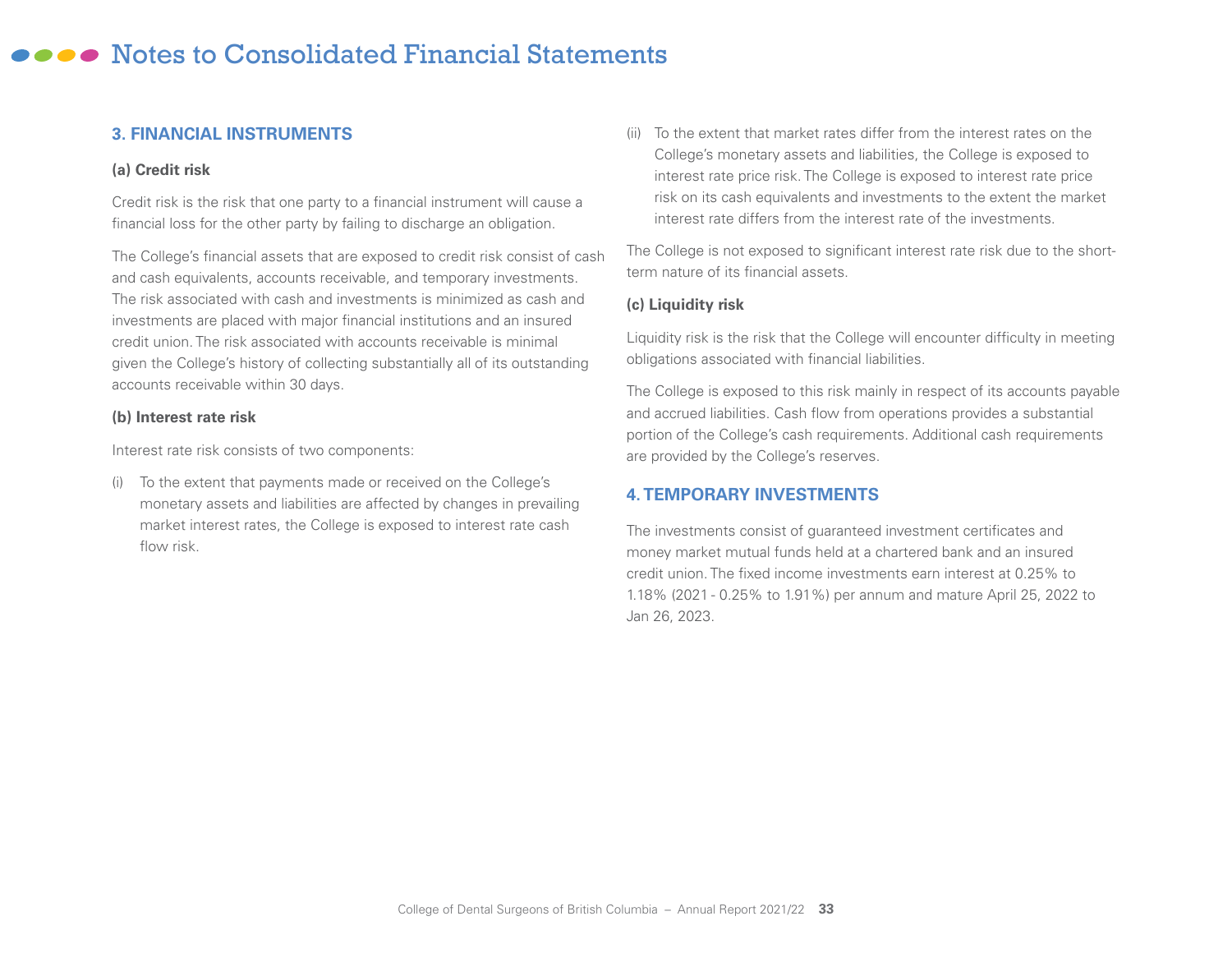# **5. CAPITAL ASSETS**

|                                |    | Cost       | Accumulated<br>Amortization    |   | February 28,<br>2022 | February 28,<br>2021 |
|--------------------------------|----|------------|--------------------------------|---|----------------------|----------------------|
| Land                           | D  | 1,223,550  | \$<br>$\overline{\phantom{m}}$ | S | 1,223,550            | \$<br>1,223,550      |
| <b>Building</b>                |    | 5,157,447  | 3,388,408                      |   | 1,769,039            | 1,716,833            |
| Office renovations             |    | ,892,417   | 1,637,048                      |   | 255,369              | 341,385              |
| Office furniture and equipment |    | 1,226,834  | 927,069                        |   | 299,765              | 243,419              |
| Computer equipment             |    | 946,930    | 929,017                        |   | 17,913               | 35,734               |
|                                | \$ | 10,447,178 | \$<br>6,881,542                | S | 3,565,636            | \$<br>3,560,921      |

The College has determined there are no indications of impairment.

### **6. DUE TO OTHER PROFESSIONAL BODIES**

The amounts due to other professional bodies represents grants payable to the Canadian Dental Regulatory Authorities Federation and the Commission on Dental Accreditation of Canada in furtherance of national initiatives in support of the College's regulatory mandate. These amounts are unsecured, non-interest-bearing and remitted to these professional bodies once per year. The Board at its meeting on November 20,2020 decided that the College will cease collecting fees on behalf of the British Columbia Dental Association (BCDA) for the fiscal year 2023 and onwards, therefore no dues are payable to BCDA this year.

# **7. GENERAL AND ADMINISTRATIVE EXPENSES**

|                                   | February 28,<br>2022 | February 28,<br>2021 |
|-----------------------------------|----------------------|----------------------|
| Office                            | \$<br>408,492        | \$<br>342,000        |
| Electronic transaction costs      | 202,610              | 358,469              |
| Miscellaneous                     | 109,078              | 35,628               |
| Printing and publications         | 62,887               | 74,944               |
| Staff development                 | 32,409               | 43,736               |
| Equipment repairs and maintenance | 17,823               | 41,439               |
|                                   | \$<br>833,299        | \$<br>896,216        |
|                                   |                      |                      |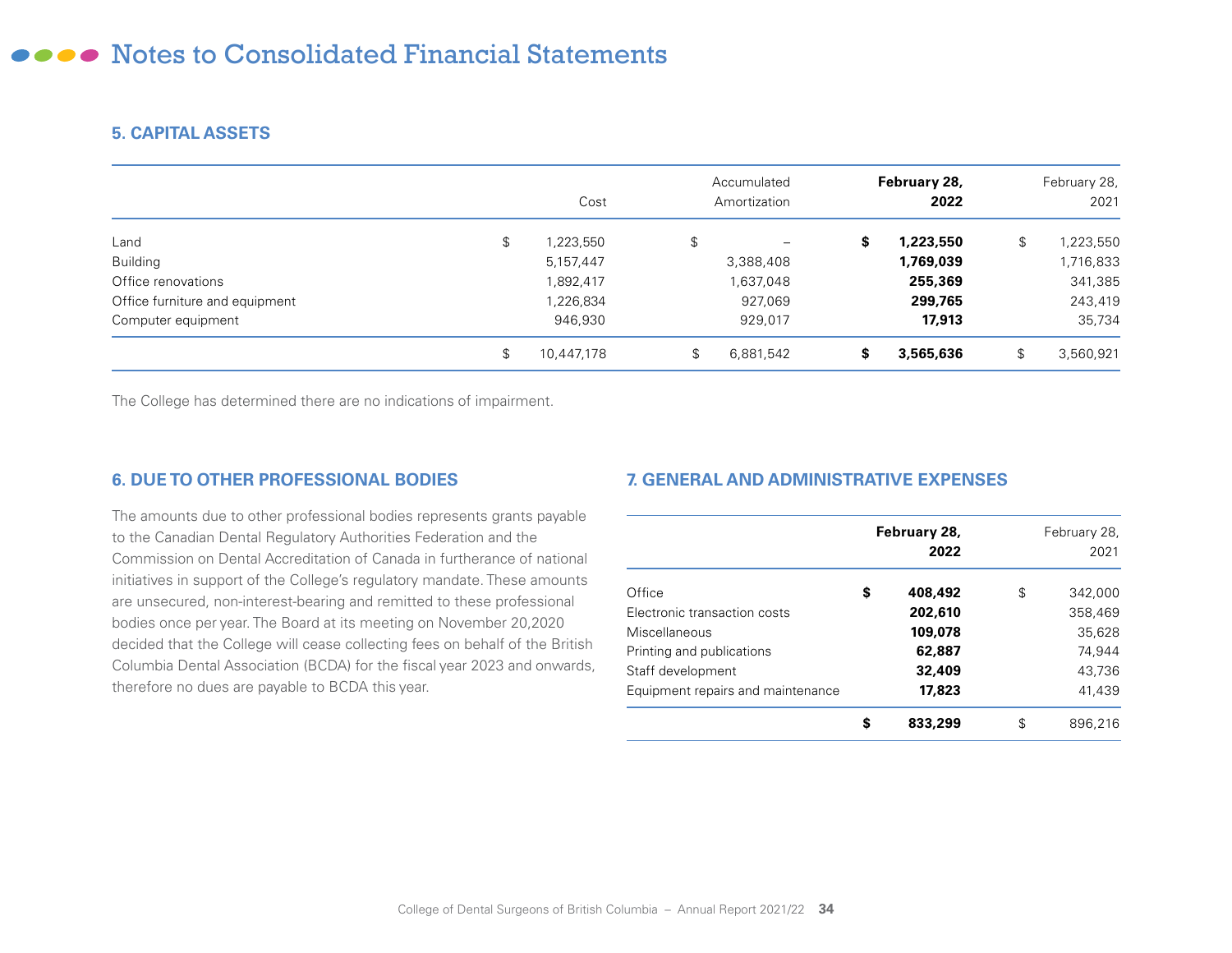# $\bullet \bullet \bullet \bullet$  Notes to Consolidated Financial Statements

### **8. COLLEGE PLACE JOINT VENTURE**

The College Place Joint Venture was formed to own and operate the property situated at 1765 West 8 Avenue. The title to this property is held in trust by 1765 West 8 Avenue Holdings Ltd. The Joint Venture provides premises for the College and the 30% investor, the College of Pharmacists of British Columbia ("CPBC"). The Joint Venture also rents space in the building to third parties.

The following summarizes the financial position and results of the Joint Venture:

|                             | <b>February 28, 2022</b>           |    |            | February 28, 2021 |               |                |               |
|-----------------------------|------------------------------------|----|------------|-------------------|---------------|----------------|---------------|
|                             | <b>Entire Amount</b> College's 70% |    |            |                   | Entire Amount |                | College's 70% |
| Capital assets              | \$<br>4,481,054                    | \$ | 3,136,738  | \$                | 4,258,268     | \$             | 2,980,788     |
| Other assets                | 429,654                            |    | 300,758    |                   | 654,185       |                | 457,929       |
| Liabilities                 | (100, 014)                         |    | (70, 010)  |                   | (177, 153)    |                | (124, 007)    |
| <b>Net Assets</b>           | \$<br>4,810,694                    | \$ | 3,367,486  | \$                | 4,735,300     | \$             | 3,314,710     |
| Revenues from third parties | \$<br>1,104,119                    | \$ | 772,883    | \$                | 937,997       | \$             | 656,598       |
| Amortization                | (256, 297)                         |    | (179, 409) |                   | (243, 663)    |                | (170, 564)    |
| Other expenses              | (731, 994)                         |    | (512, 396) |                   | (551, 338)    |                | (385, 937)    |
|                             | \$<br>115,828                      | \$ | 81,078     | \$                | 142,996       | $\mathfrak{P}$ | 100,097       |
| Cash flows resulting from   |                                    |    |            |                   |               |                |               |
| Operations                  | \$<br>225,069                      | \$ | 157,548    | $\mathbb{S}$      | 420,473       | \$             | 294,331       |
| Investing                   | (463, 809)                         |    | (324, 666) |                   | (2,786)       |                | (1,950)       |
| Financing                   | (40, 434)                          |    | (28, 304)  |                   | (379, 124)    |                | (265, 387)    |
|                             | \$<br>(279, 174)                   | \$ | (195, 422) | \$                | 38,563        | \$             | 26,994        |

The cash requirements of the Joint Venture are met through cash calls as required from the College and CPBC. Excess cash is distributed to the College and CPBC as cash flow permits.

Because each investor's proportionate share of space occupied in the building is not consistent with their proportionate interest in the Joint Venture, the difference between the College's share of occupied space and interest in the Joint Venture of \$121,094 (2021 - \$118,065) is accounted for as a capital adjustment to the Operating Fund in the consolidated statement of changes in net assets.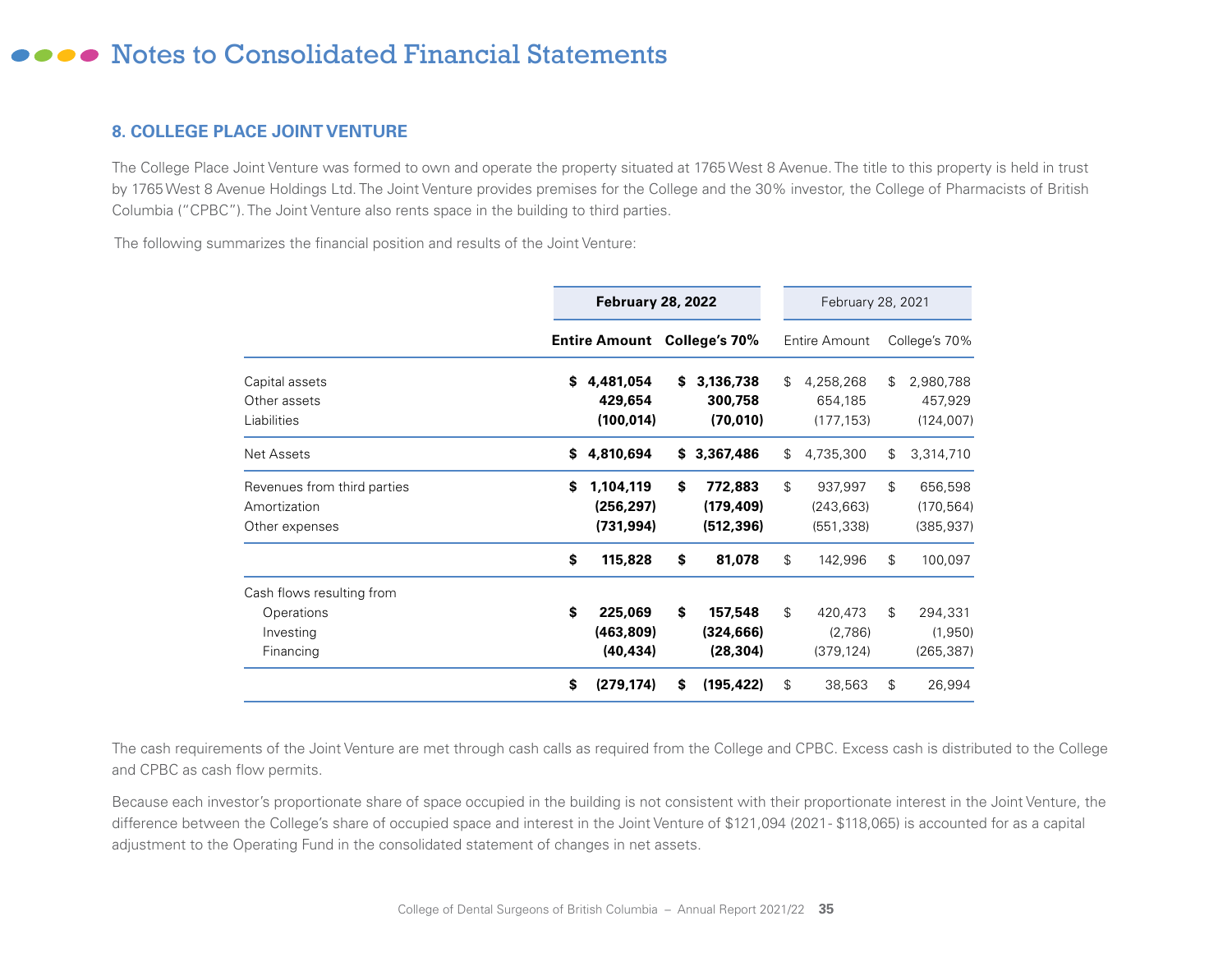### **9. IMPACT OF COVID-19**

On March 11, 2020, the World Health Organization categorized the novel strain of coronavirus, specifically identified as "COVID-19" as a pandemic. The outbreak of COVID-19 has resulted in governments worldwide enacting emergency measures to combat the spread of the virus. These measures, which include the implementation of travel bans, self-imposed quarantine periods and physical distancing, have caused material disruption to business globally. The duration and impact of the COVID-19 outbreak is unknown at this time. It is not possible to reliably estimate the length and severity of these developments and the impact on the financial result and condition of the College in future periods.

# **10. CONTINGENCIES**

A notice of Civil claim against the College was filed in February 2022. The claim seeks a determination regarding whether the plaintiff has a beneficial interest in the property located at 1765 West 8th Avenue. At this early stage, the likelihood of any loss is not determinable

# **11. SUBSEQUENT EVENT**

The Board of the College is pursuing amalgamation with three other regulators with the intent of forming a single regulator for oral health professionals, in alignment with the Government of BC's recommendations for modernizing the health profession regulatory system. On April 4, 2022, the Ministry of Health published notice of proposed amendments to the *Health Professions Act* regulations. The Ministry has proposed that the new college will be named the British Columbia College of Oral Health Professionals, and the amalgamation will take effect on September 1, 2022.